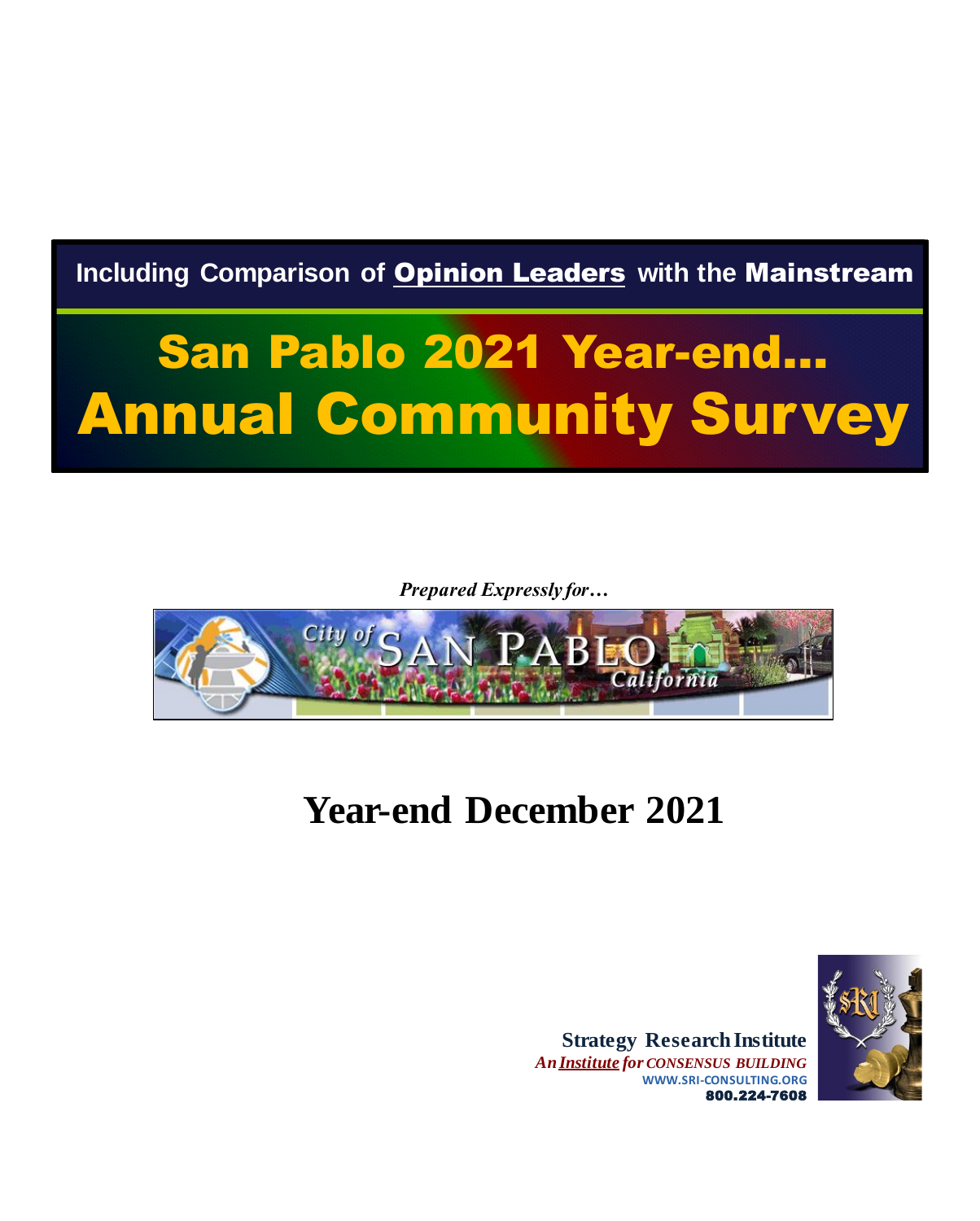San Pablo Community Survey Year-end December 2021

# Research Design

Sample size: N=300

15% (N=45) Opinion Leaders 8% chose to take survey in Spanish

Population surveyed: Community-at-large

Sampling Error: ±4.5 to 5.8%

Data Collection: December 22, 2021 thru January 6, 2022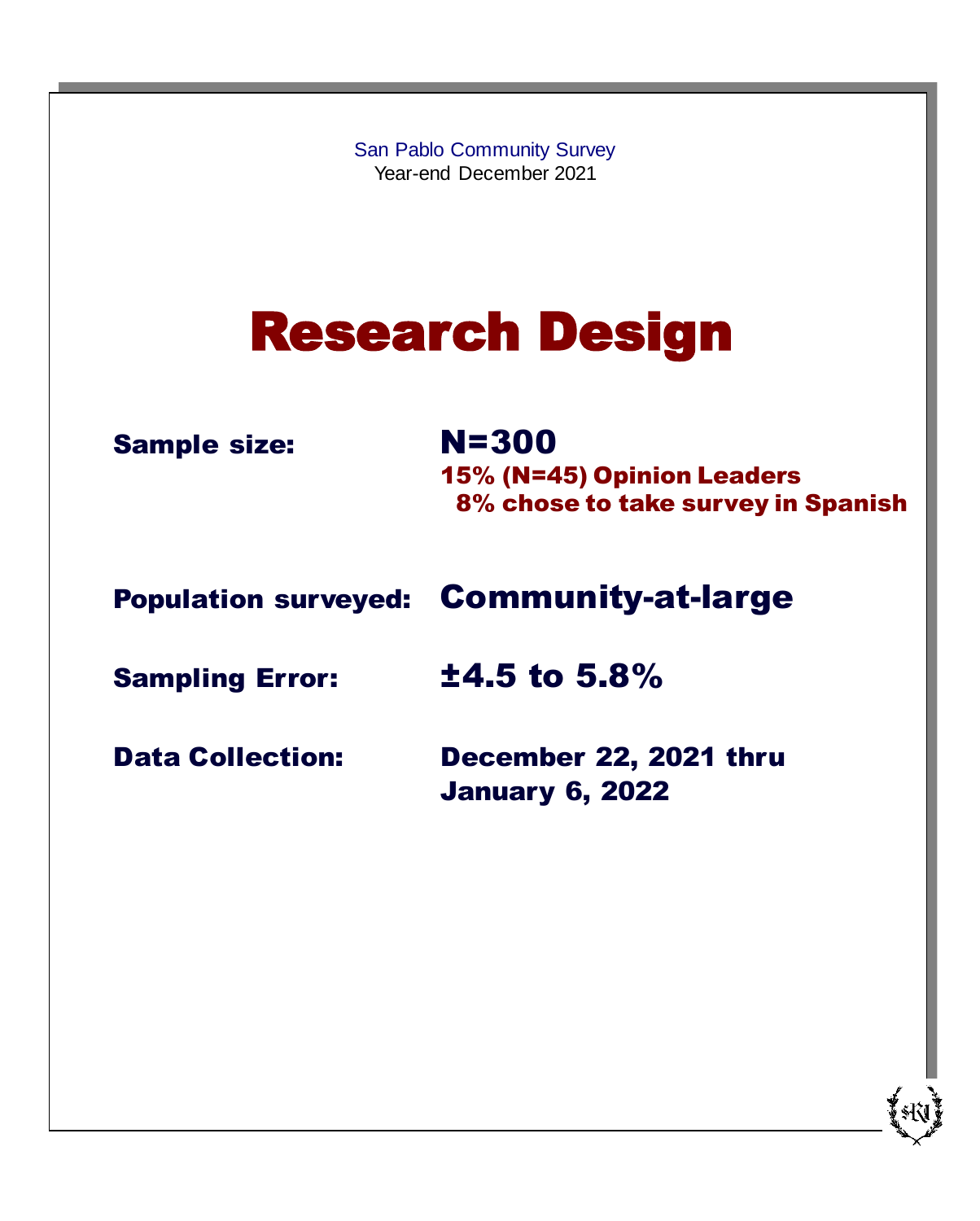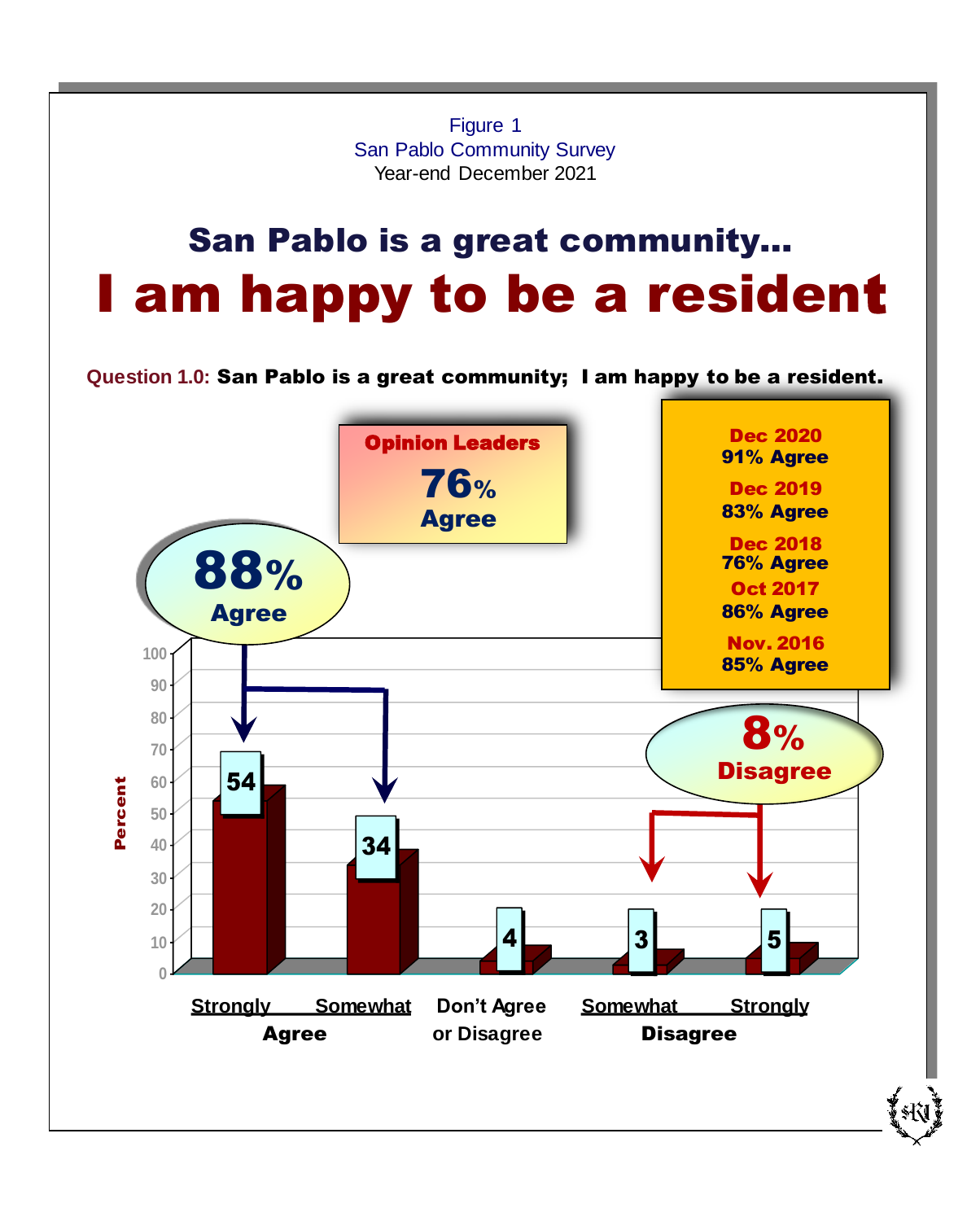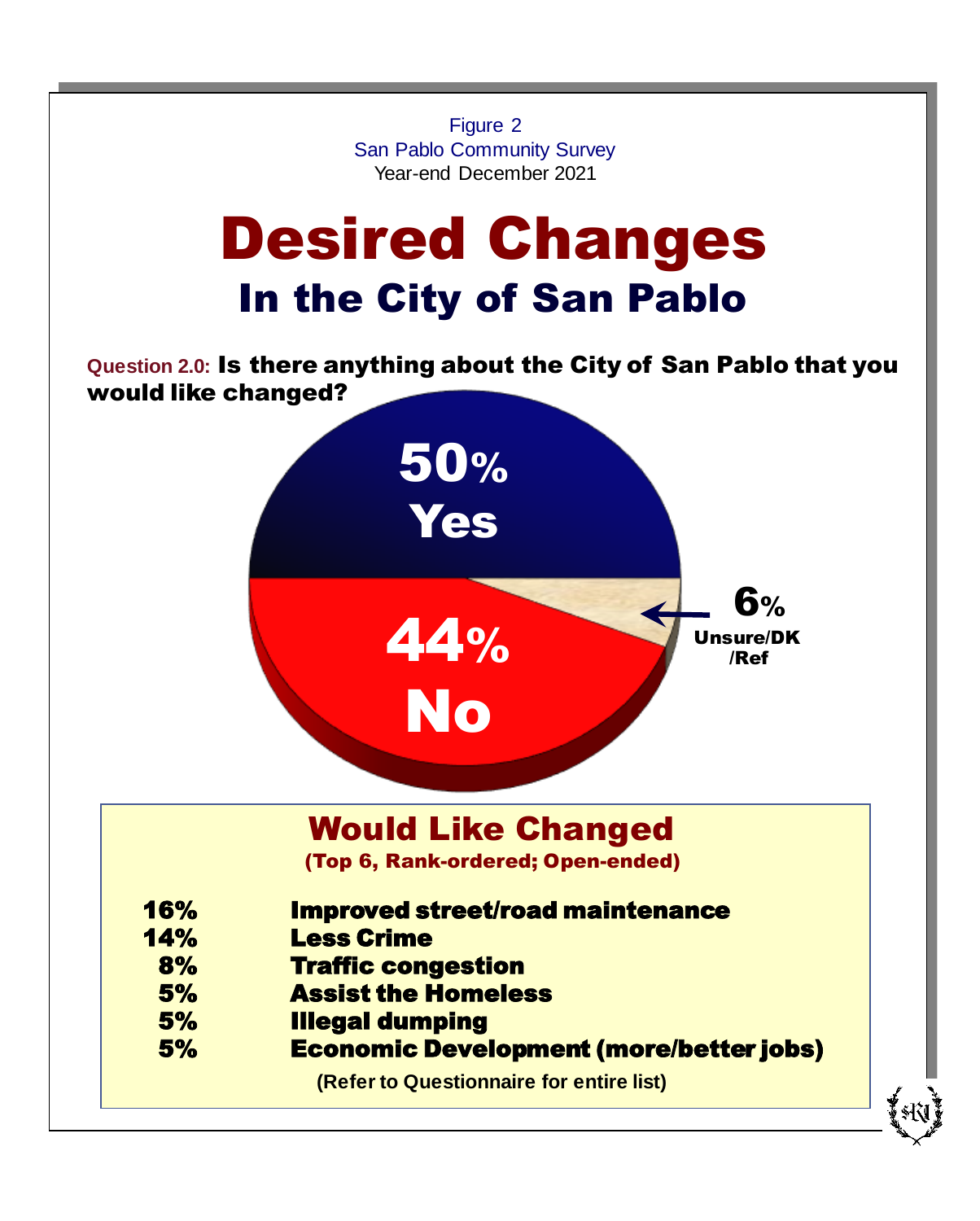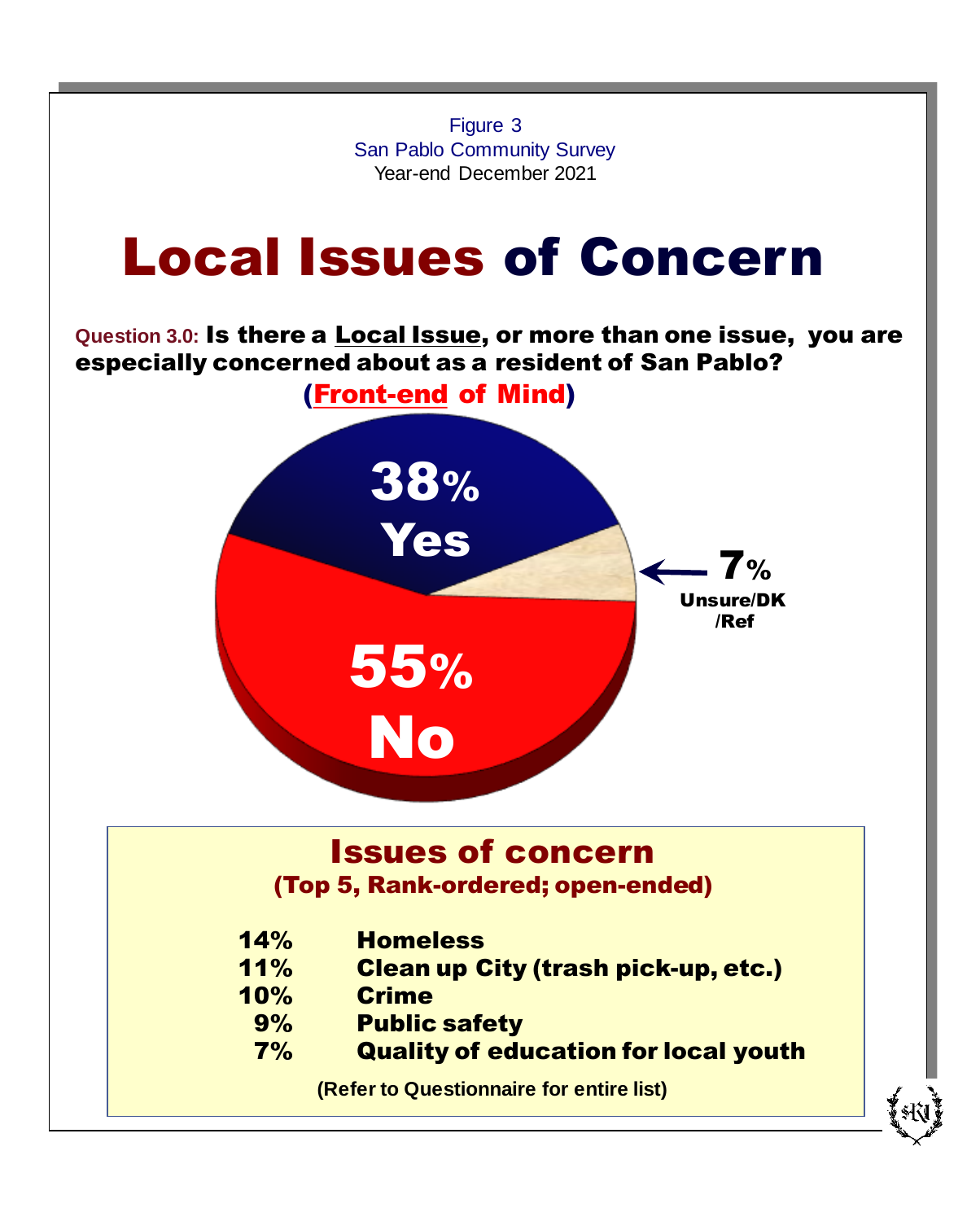Figure 4 San Pablo Community Survey Year-end December 2021

## Local Issues of Concern

### (Core Values)

**Question 4.0:** I will read a list of local issues that may or may not be of concern to local residents. After I read each one, please tell me whether the issue is something that is of High concern, Some concern, or NO Concern at all to you.

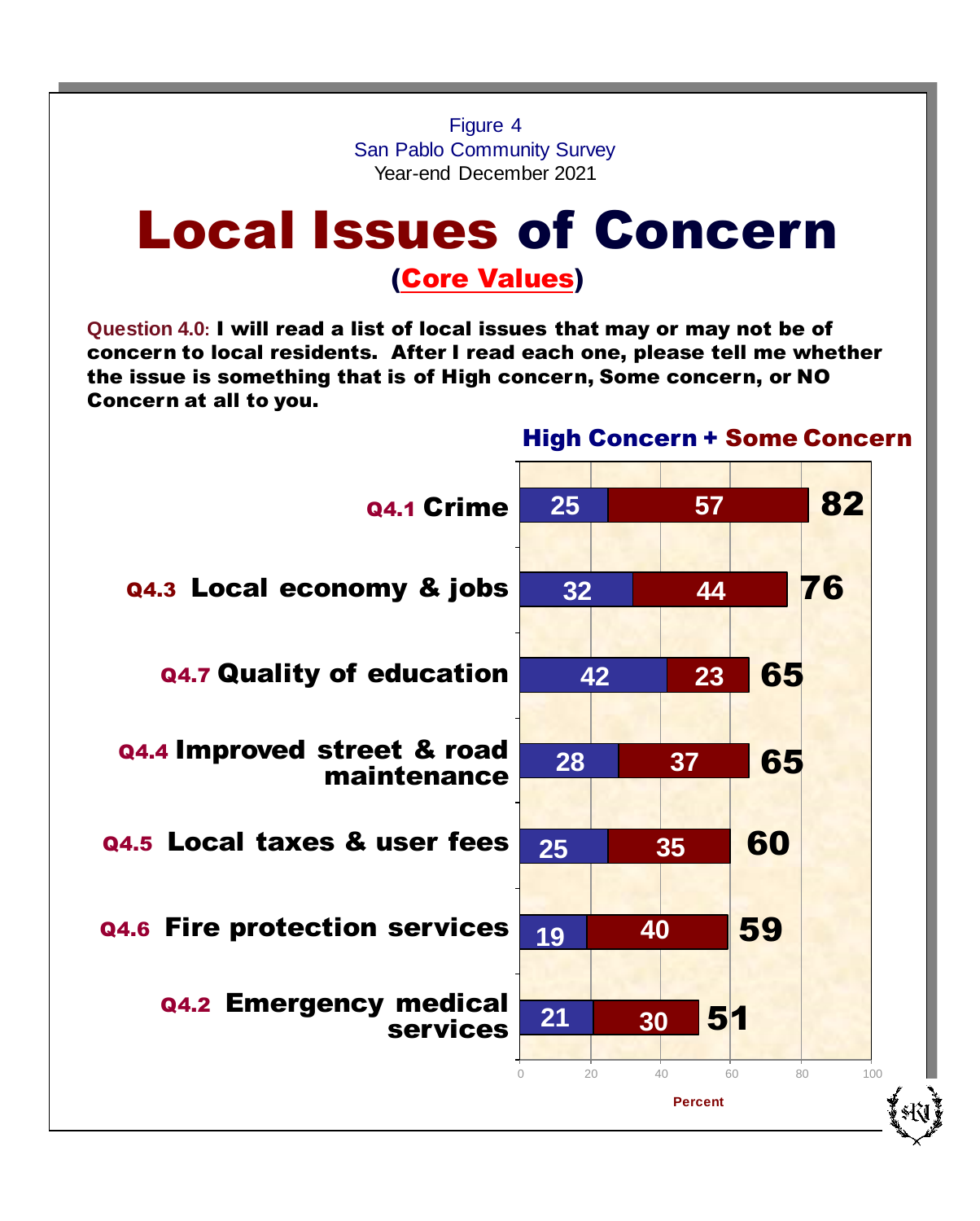Figure 5A San Pablo Community Survey Year-end December 2021

### Endeavors for City's Work Plan (Top 8 Rank-ordered)

**Question 5.0:** City Council routinely updates its Priority Work Plan. City officials would like to have benefit of your input when updating this Work Plan. I will read a list of possible endeavors that are presently under consideration. After I read each one, please tell me whether you see this as being a high priority, medium priority, low priority, or NOT a priority at all.



#### High Priority + Medium Priority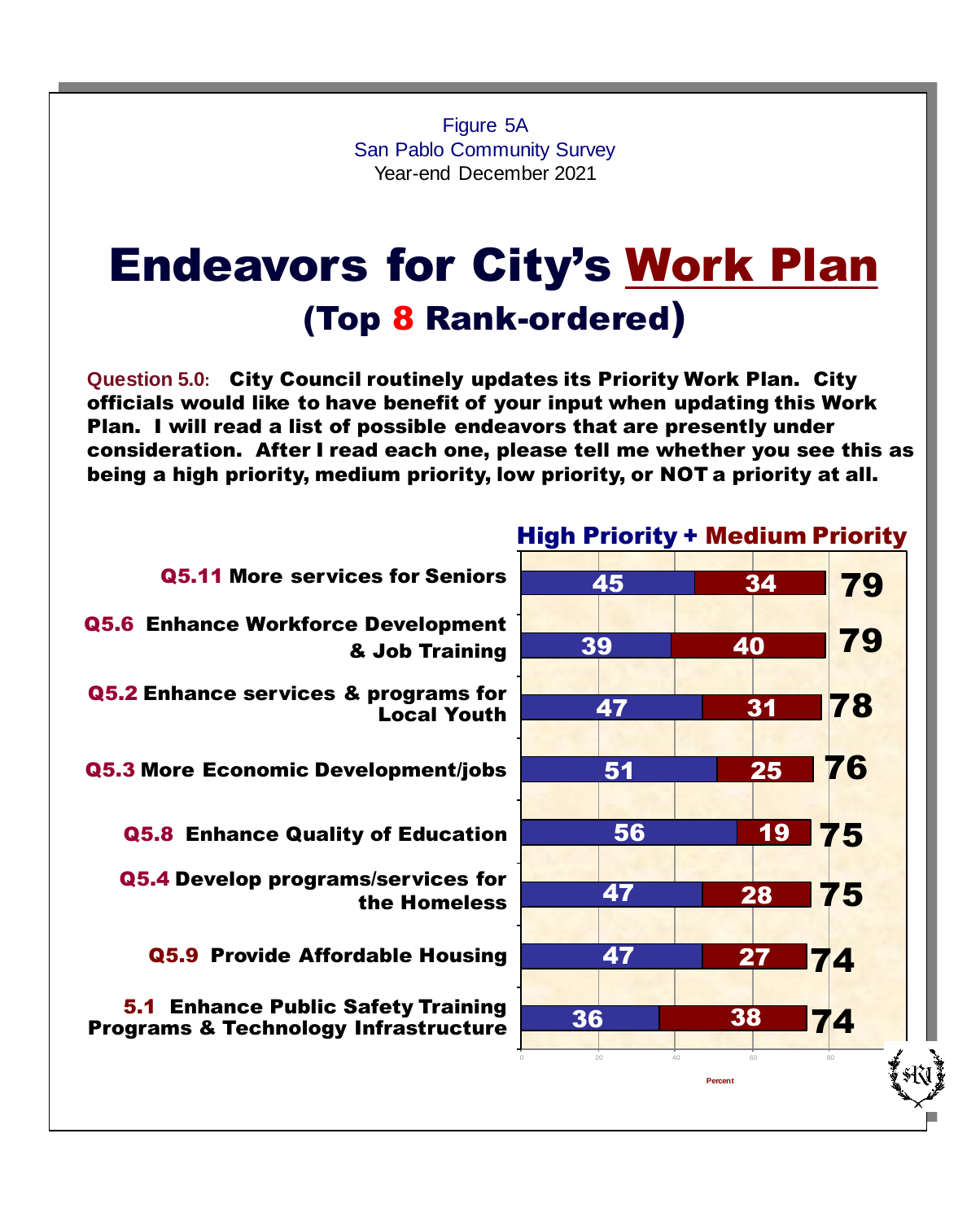Figure 5B San Pablo Community Survey Year-end December 2021

### Endeavors for City's Work Plan (Bottom 5 Rank-ordered)

**Question 5.0:** City Council routinely updates its Priority Work Plan. City officials would like to have benefit of your input when updating this Work Plan. I will read a list of possible endeavors that are presently under consideration. After I read each one, please tell me whether you see this as being a high priority, medium priority, low priority, or NOT a priority at all.

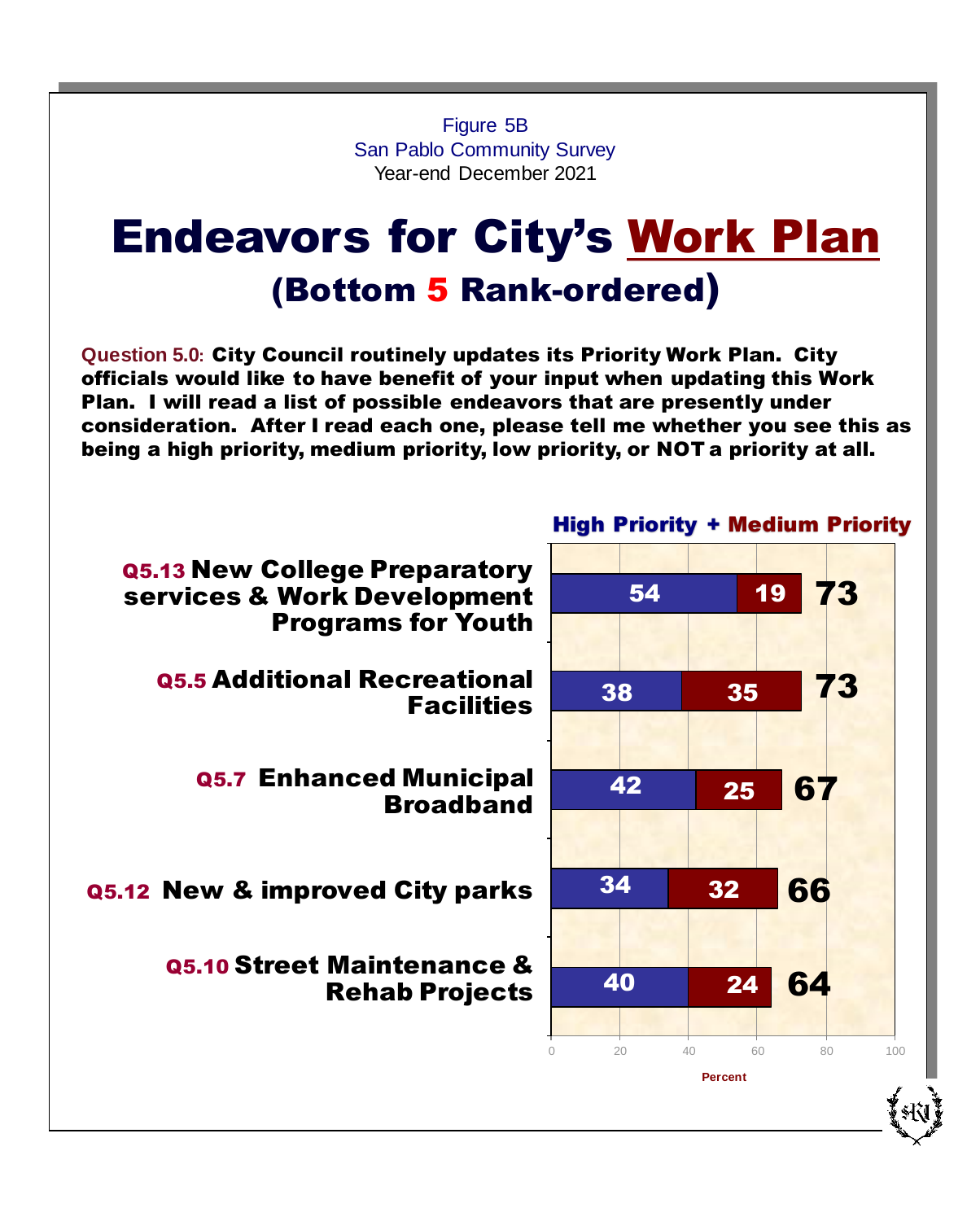Figure 6 San Pablo Community Survey Year-end December 2021

### Additional Projects/Endeavors Constituents would Like included in 2021-23 Work Plan

**Question 6.0:** Are there additional projects or endeavors that you think the new City Council should incorporate into its 2021-23 Work Plan?



### Additional Projects (Top 6, Rank-ordered)

- 11% More social services
- 10% More arts and cultural events
	- 7% Enhanced medical services for residents
	- 7% More/better jobs for local residents
	- 7% More affordable housing
	- 7% More activities for local youth **(Refer to Questionnaire for entire list)**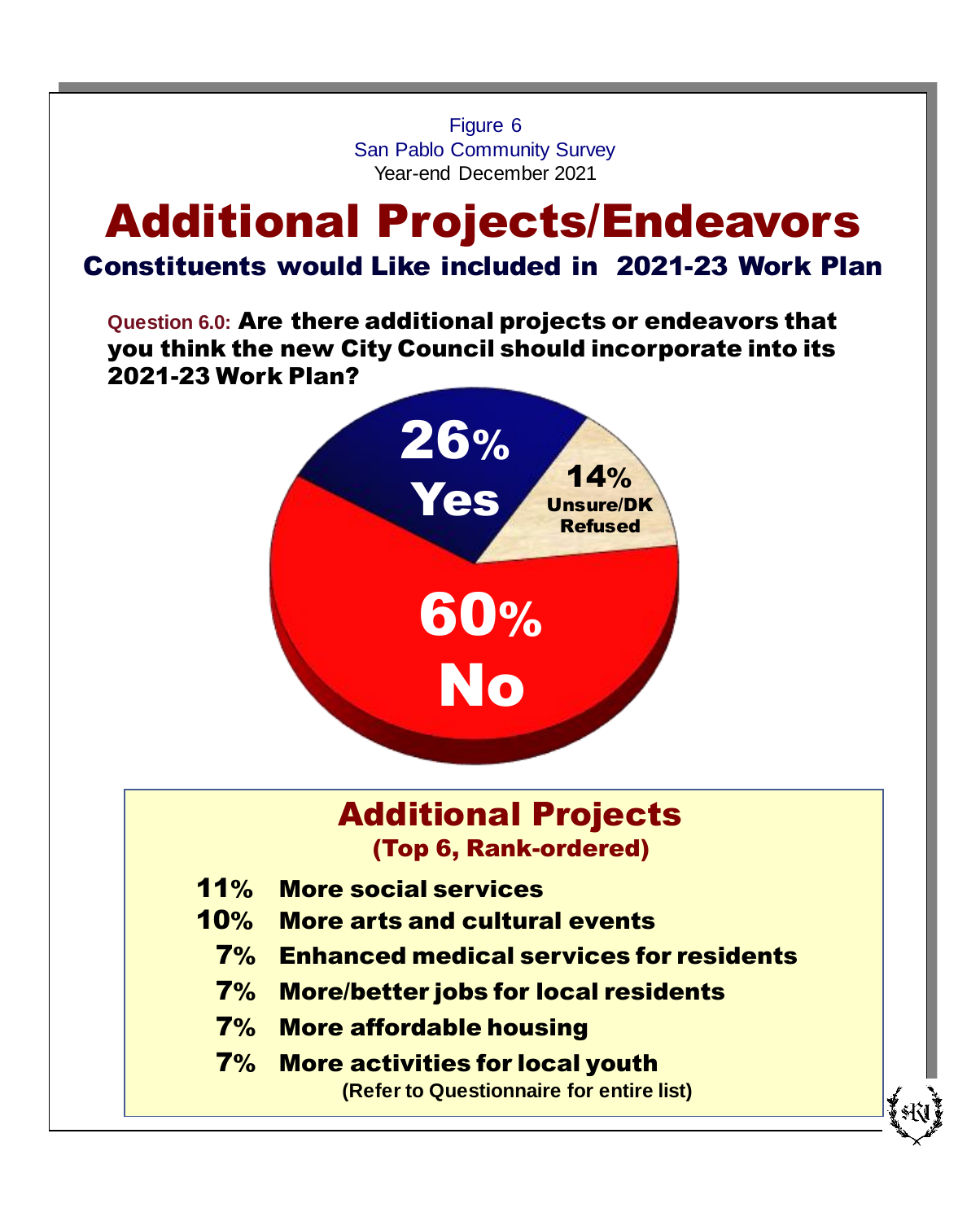**Question 7.0:** As you know, the City provides many services to San Pablo residents, including City street and park maintenance, programs and services for local youth and seniors, public safety services (such as police services), and many more. On whole, how satisfied are you with the services presently being provided by and/or through the City? Figure 7 San Pablo Community Survey Year-end December 2021 28 43 23 5 1 **0 10 20 30 40 50 60 70 80 90 100** Percent 71% **Satisfied** Opinion Leaders 70% **Satisfied Extremely Slightly Neutral Slightly Extremely** Satisfied **Ref** Dissatisfied 6% **Dissatisfied** 2020 62% **Satisfied** Satisfaction with… City-Sponsored Services & Programs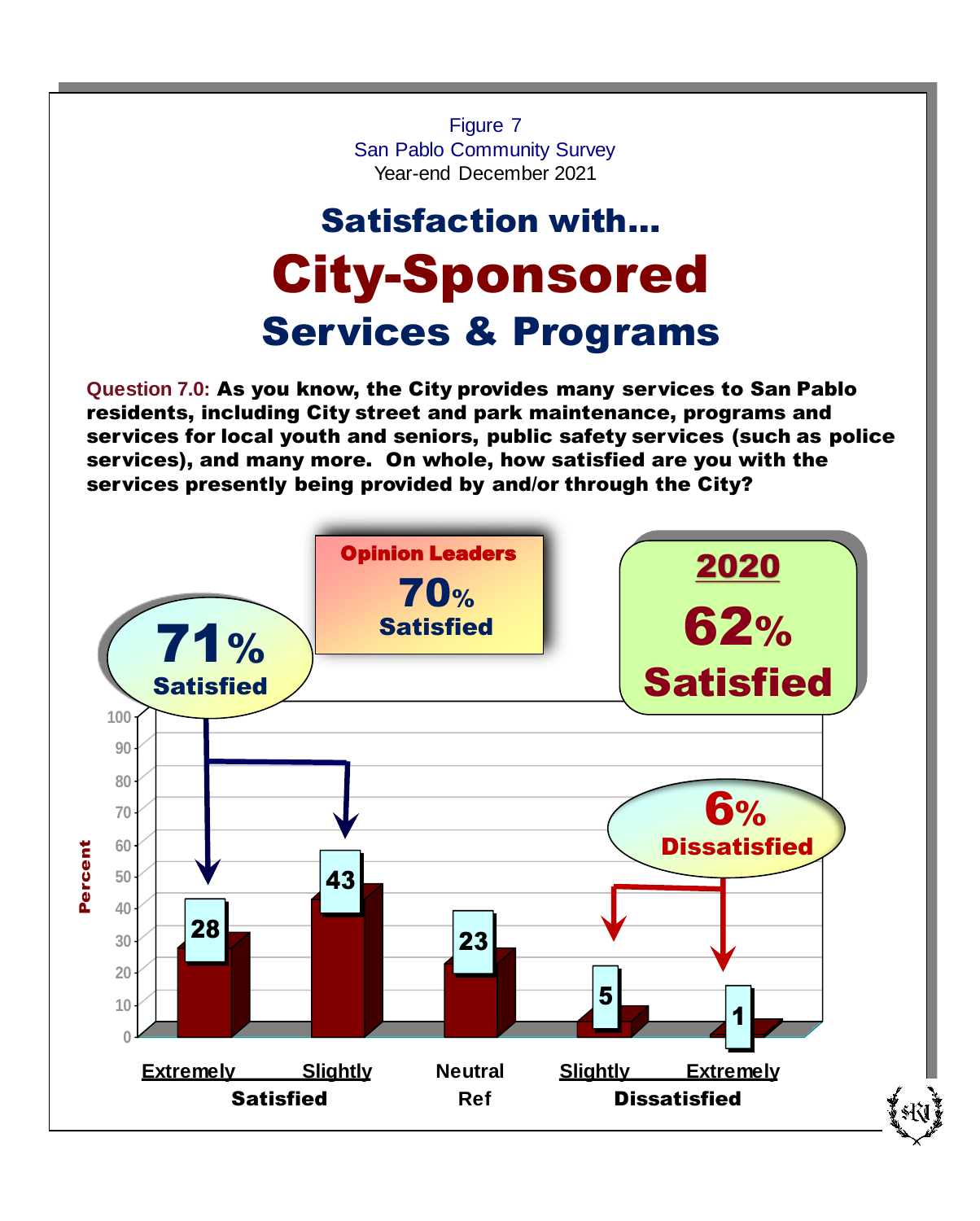Figure 8 San Pablo Community Survey Year-end December 2021

# Additional Services

### Constituents would Like to be considered

**Question 8.0:** Are there any additional services that you would like the City to consider providing to residents throughout the community?



### Additional Services

(Top 5, Rank-ordered)

- 13% Additional Medical Services
- 13% More for local seniors
- 13% Address trash pick-up & illegal dumping
	- 8% Assist homeless
	- 5% Need cameras on streets

**(Refer to Questionnaire for entire list)**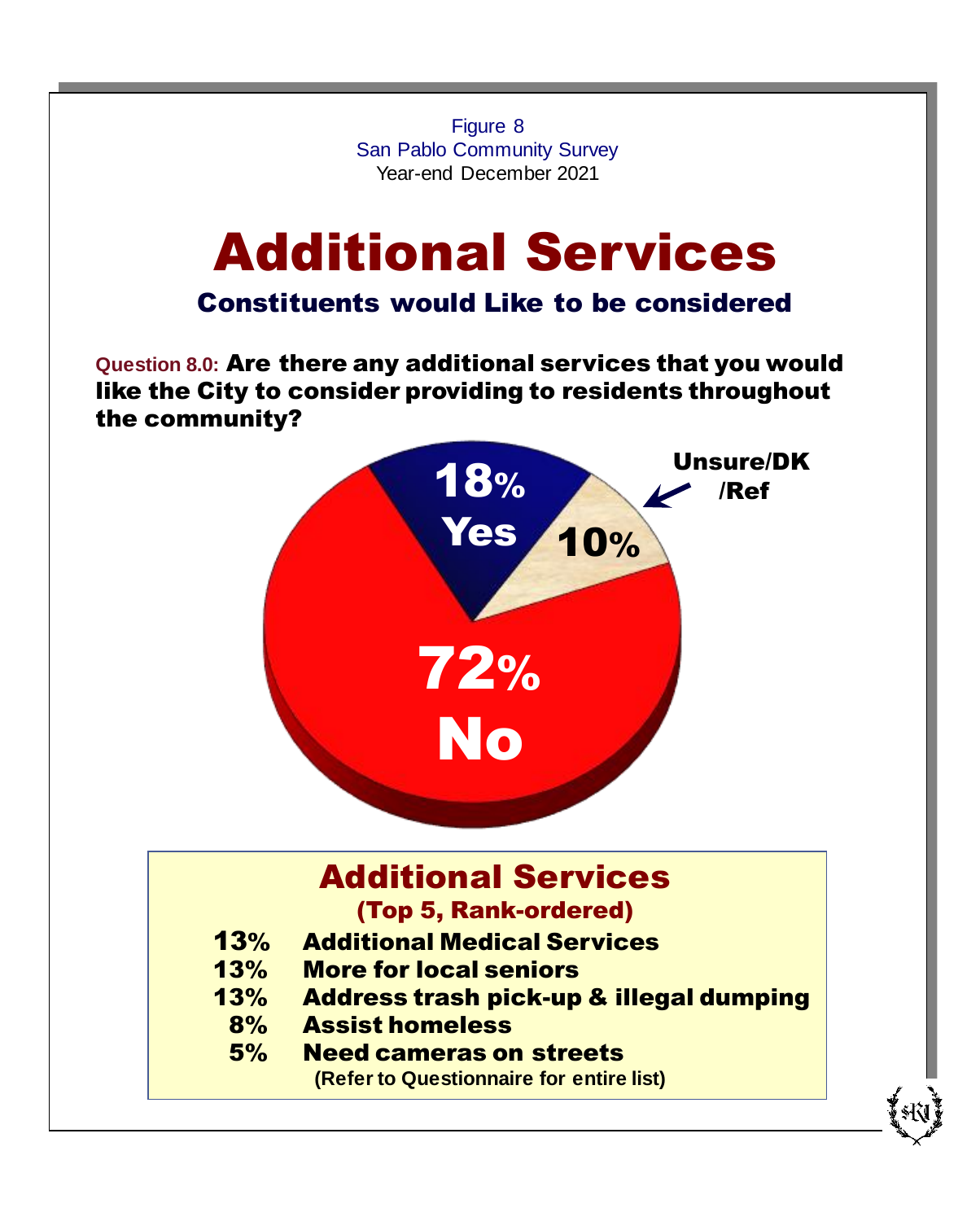Figure 9A San Pablo Community Survey Year-end December 2021

# Have You Heard of… Fiber Optics or Municipal Broadband?

**Question 9.1** Before this telephone interview, had you heard of fiber optics or Municipal Broadband?

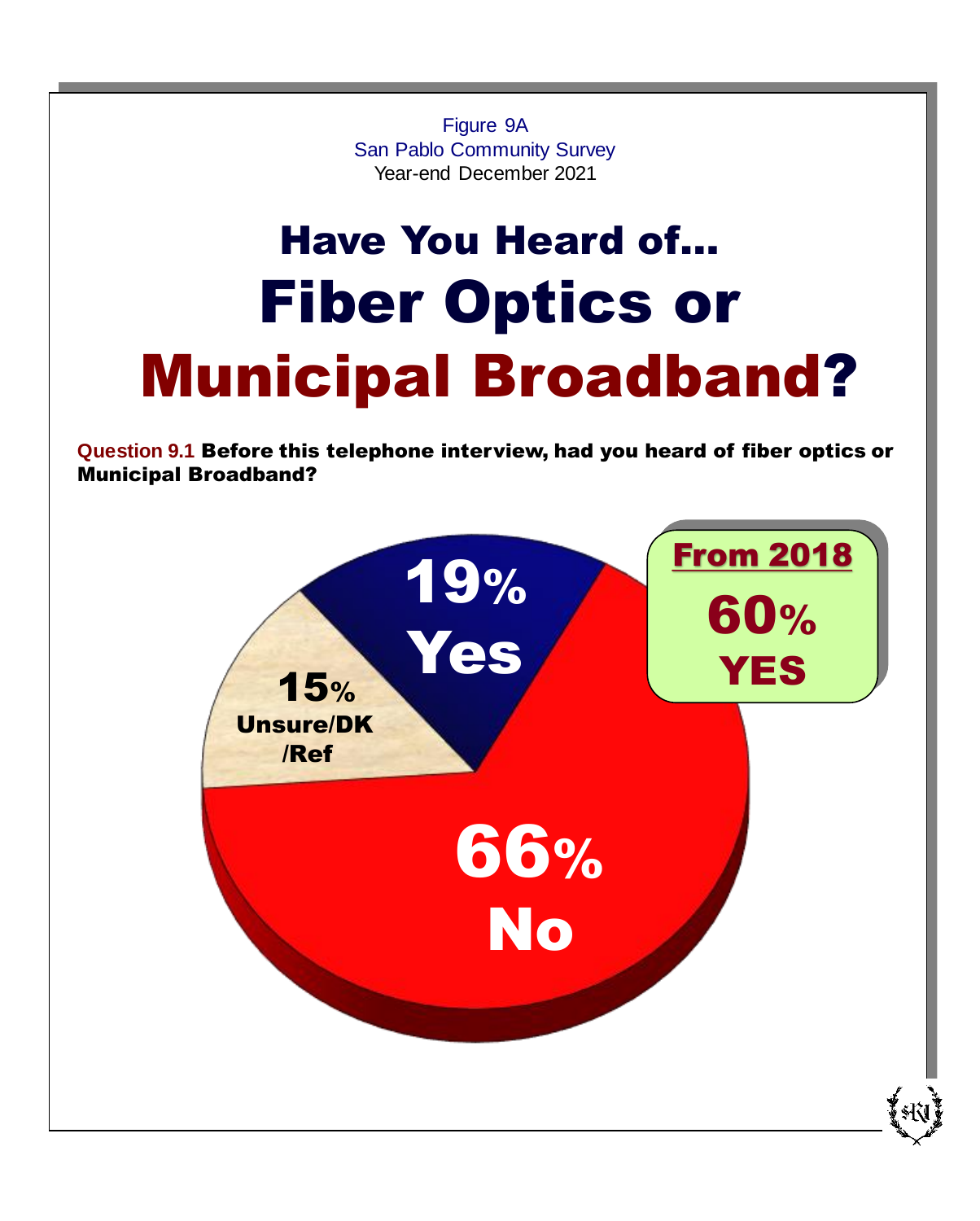Figure 9B San Pablo Community Survey Year-end December 2021

# Likely 'Take Rate'

**Question 9.2:** Based upon the description I just gave you for a City-owned, public Municipal Broadband fiber optics network AND a future City-wide 5G public wireless network, how likely is it that you will SWITCH from your present provider of Internet services (including your television, internet and perhaps telephone), specifically Comcast Cable or AT&T when it is made available to you through the City of San Pablo?

| <b>Minimum</b>                                               | <b>Likely</b>                                                                                            | <b>Potential</b>                                 |
|--------------------------------------------------------------|----------------------------------------------------------------------------------------------------------|--------------------------------------------------|
| <b>Take Rage</b>                                             | <b>Take Rate</b>                                                                                         | <b>Take Rate</b>                                 |
| 17%                                                          | 44.5% to<br>55.5%                                                                                        | 72%                                              |
| 100%                                                         | 100% of Highly Likely                                                                                    | 100% of Highly Likely                            |
| of Highly Likely                                             | <b>Plus 50% to 70% of</b>                                                                                | <b>Plus 100% of Somewhat</b>                     |
| <b>To Switch</b>                                             | <b>Somewhat Likely to Switch</b>                                                                         | <b>Likely to Switch</b>                          |
| 100<br>Percentage<br>90<br>80<br>70<br>Range 50 to 56%<br>60 | <b>Likely Take Rate Over Time</b><br><b>Range 71 to 77%</b><br>Range 59 to 67%<br><b>Range 53 to 59%</b> | <b>Range 65 to 74</b><br><b>Range 45 to 55.5</b> |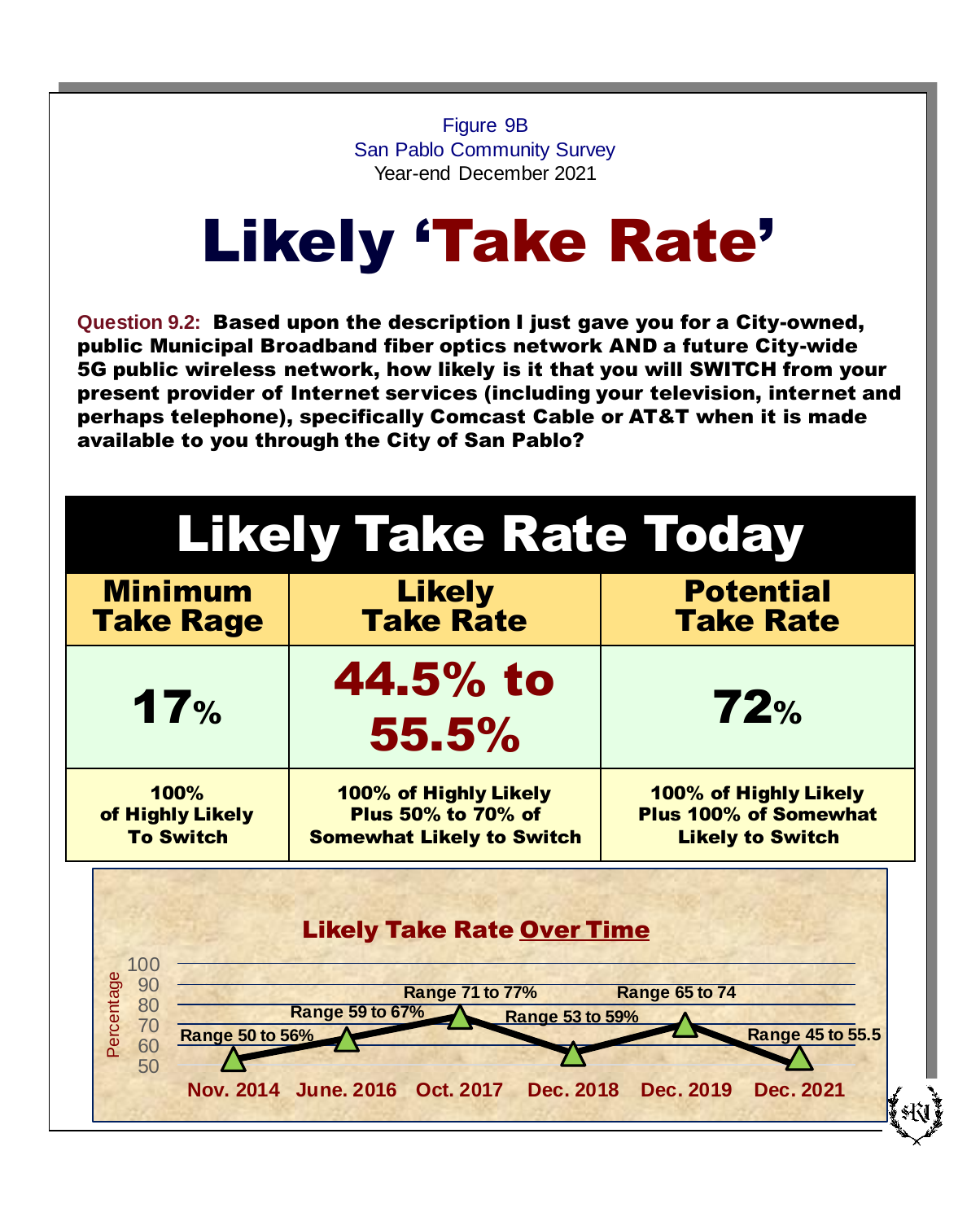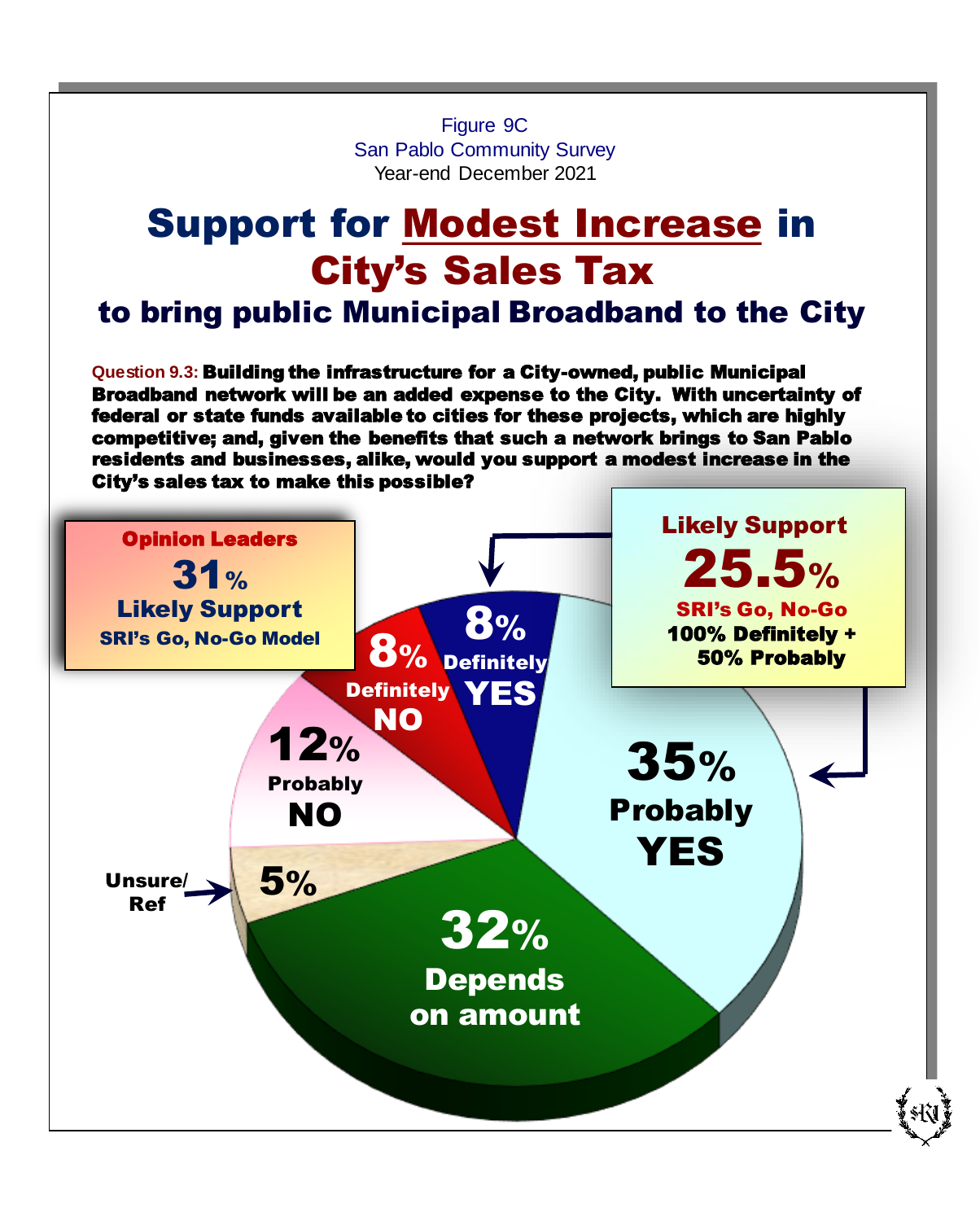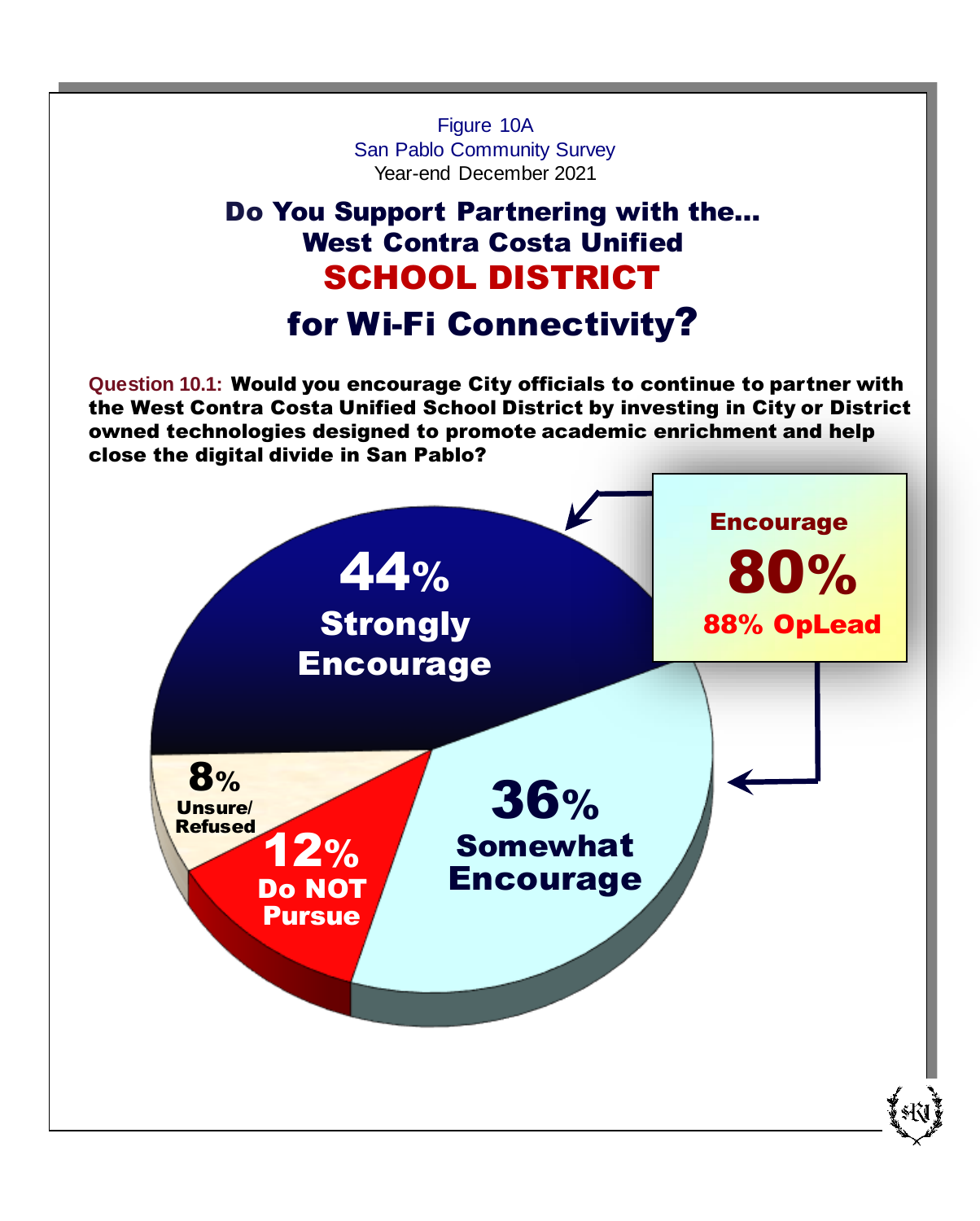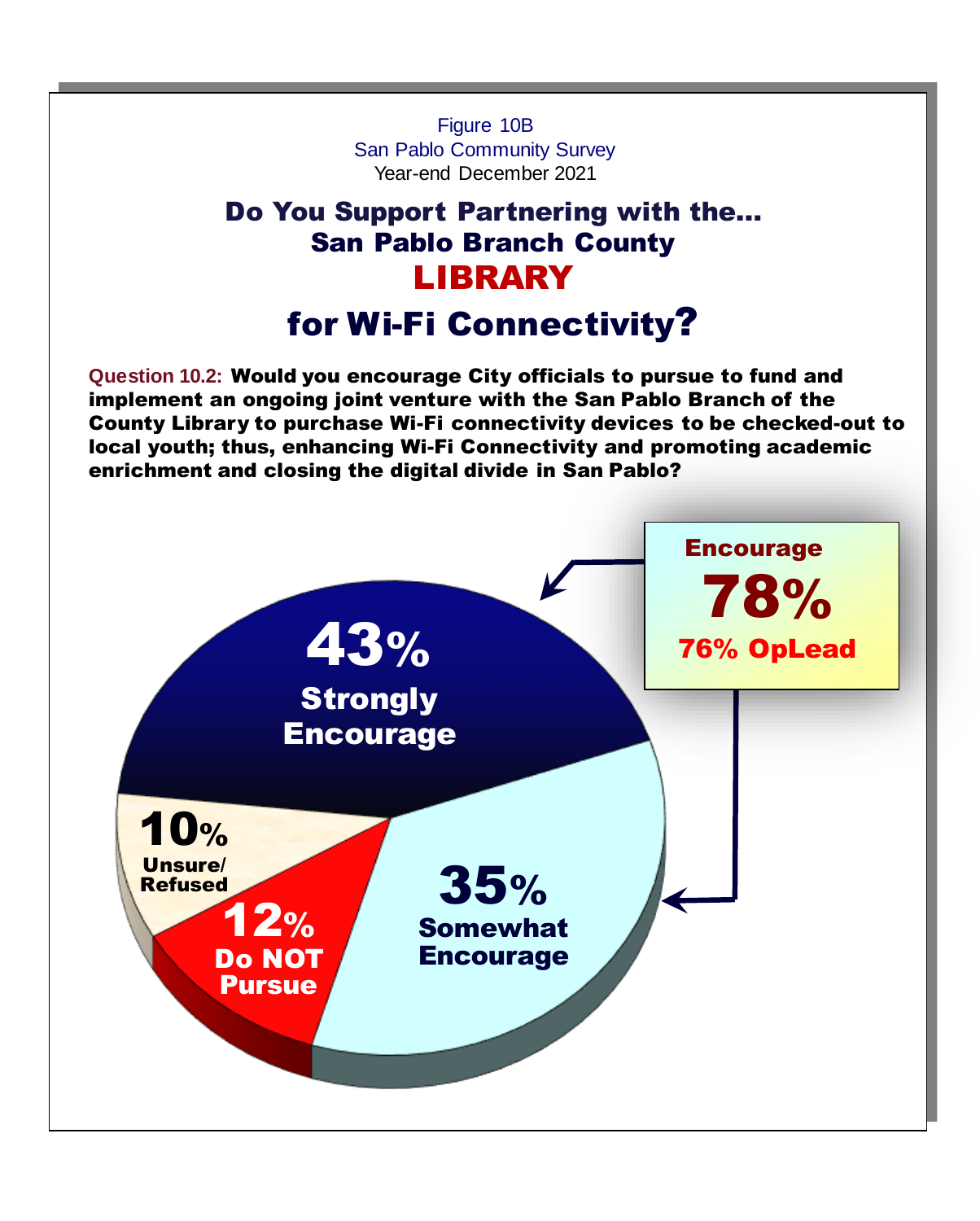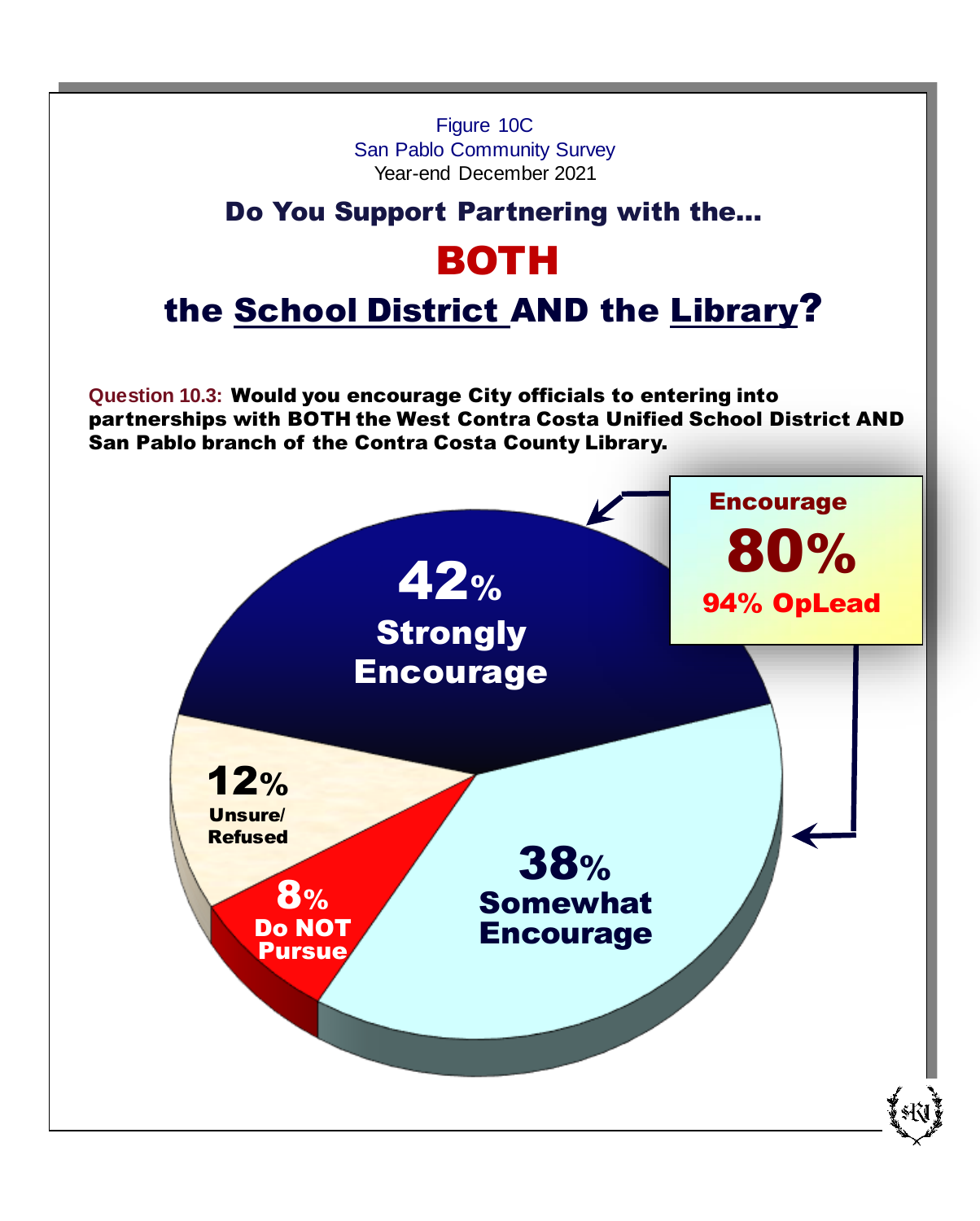Figure 11 San Pablo Community Survey Year-end December 2021

## Support Increase Minimum Wage Beyond State Law?

**Question 11.1:** If you were an advisor to San Pablo City officials, would you encourage City Council to pass an ordinance to INCREASE the minimum wage to be paid by local businesses BEYOND the state-mandated \$15/hour on January 1, 2022?

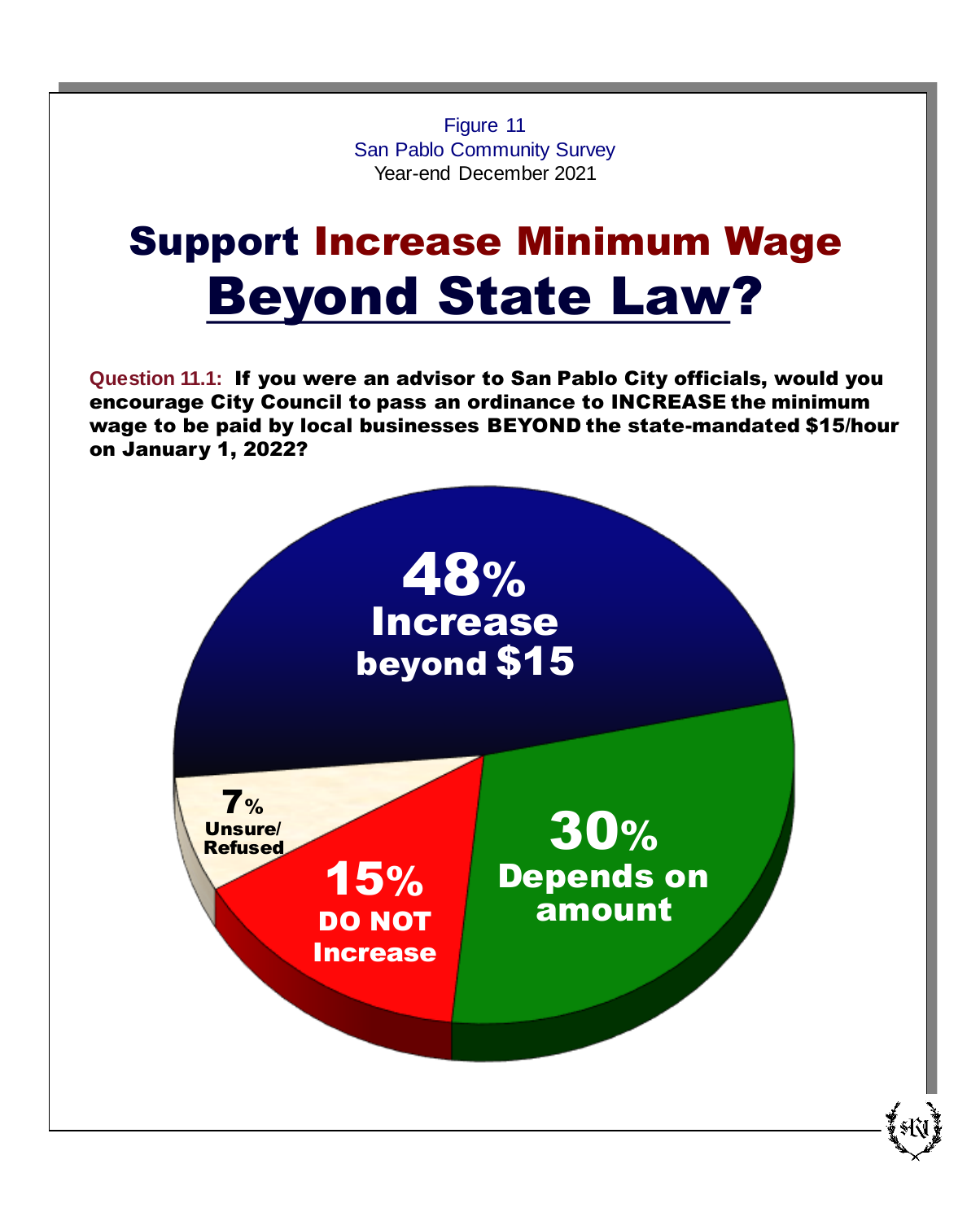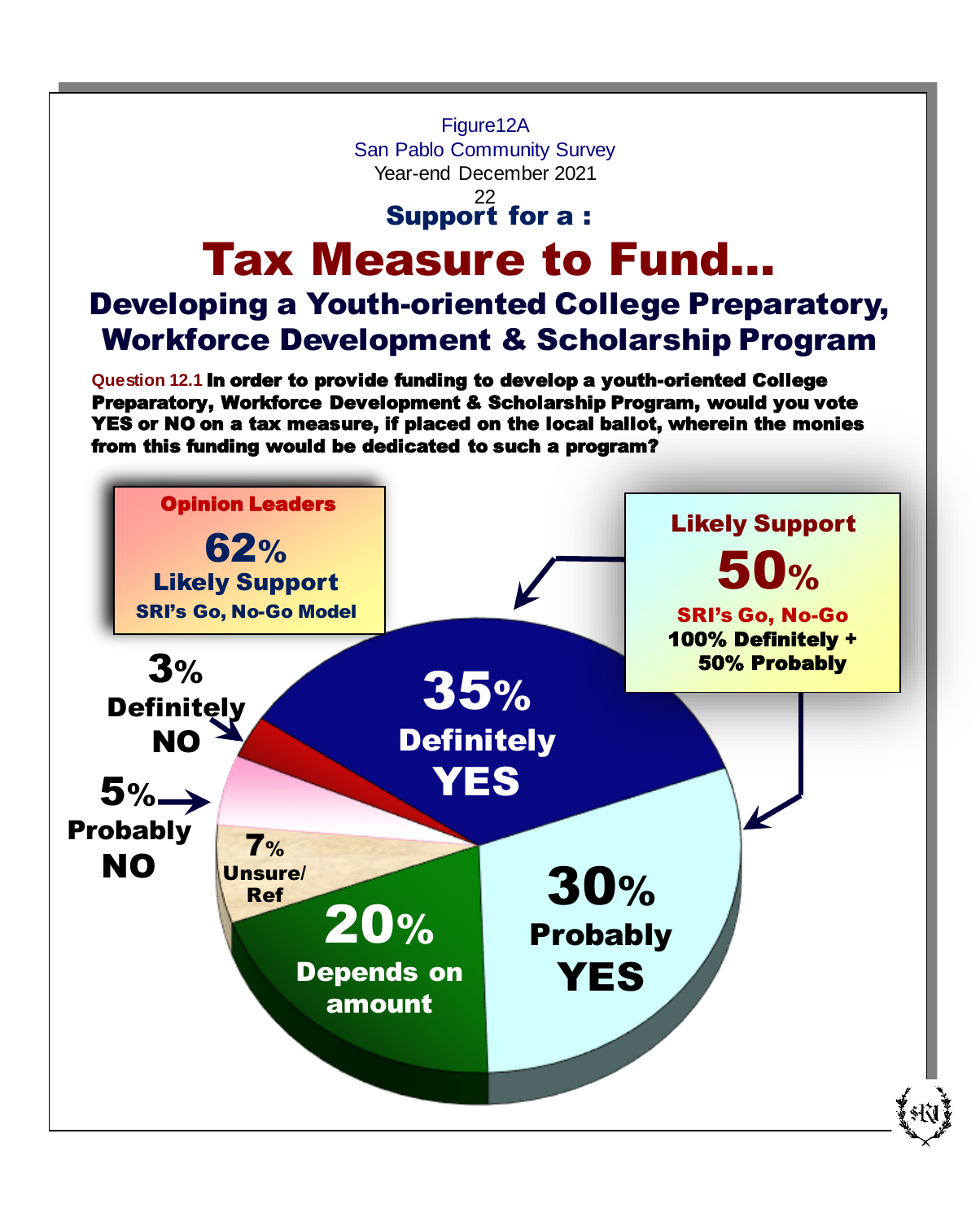Figure 12B San Pablo Community Survey Year-end December 2021

## Preference for Type of Funding Mechanism to… Provide Funding for Youth-Oriented Programs

**Question 12.2:** Listed are four funding mechanisms under consideration. Please tell me which mechanism you would recommend be placed on the local ballot to provide funding for youth-oriented programs.

| <b>Preferred</b><br>(Comm-at-large) | <b>Preferred</b><br>(Opinion<br>Leaders) |
|-------------------------------------|------------------------------------------|
| 27%                                 | <b>19%</b>                               |
| 24%                                 | 20%                                      |
| 24%                                 | 29%                                      |
| 17%                                 | 19%                                      |
|                                     |                                          |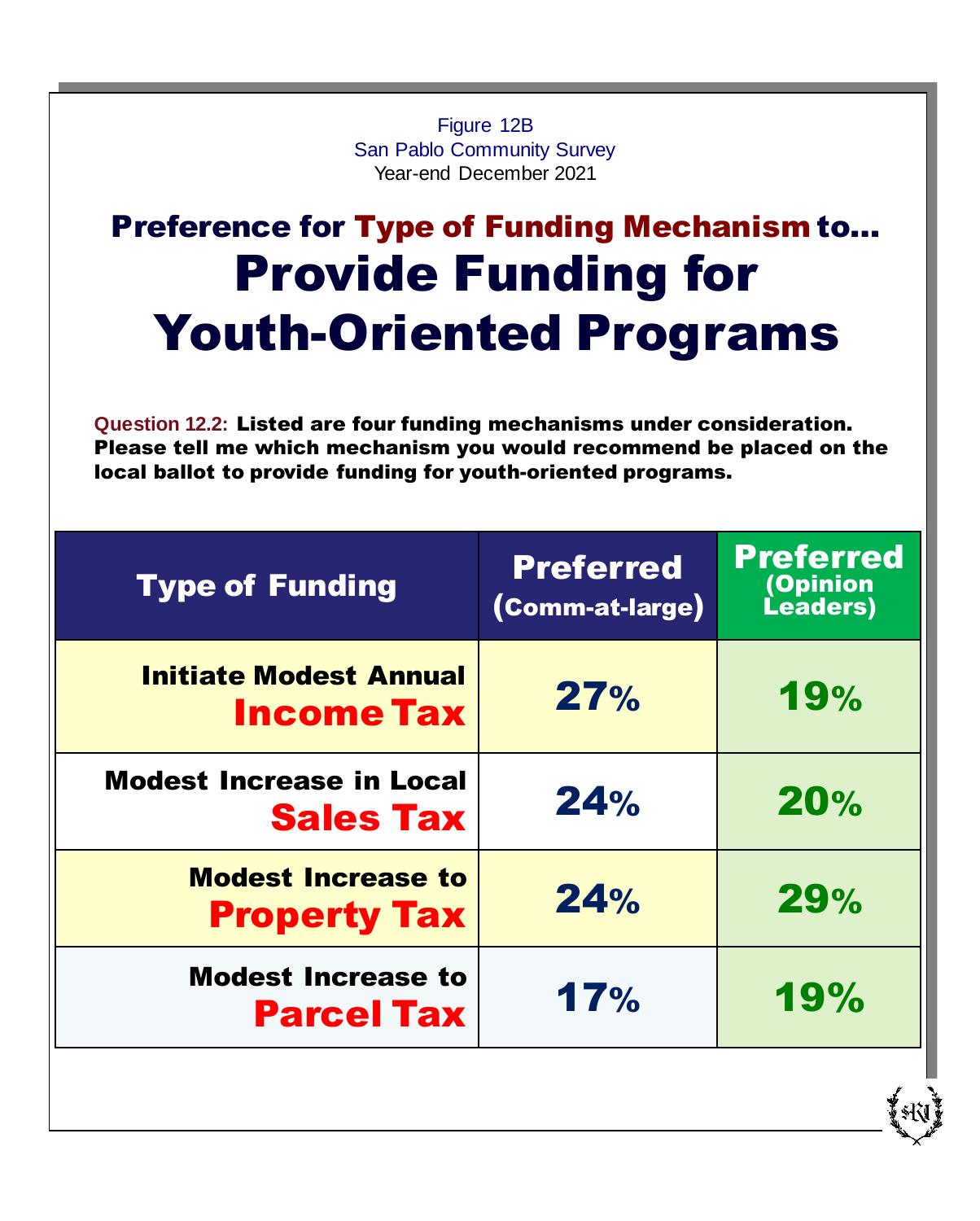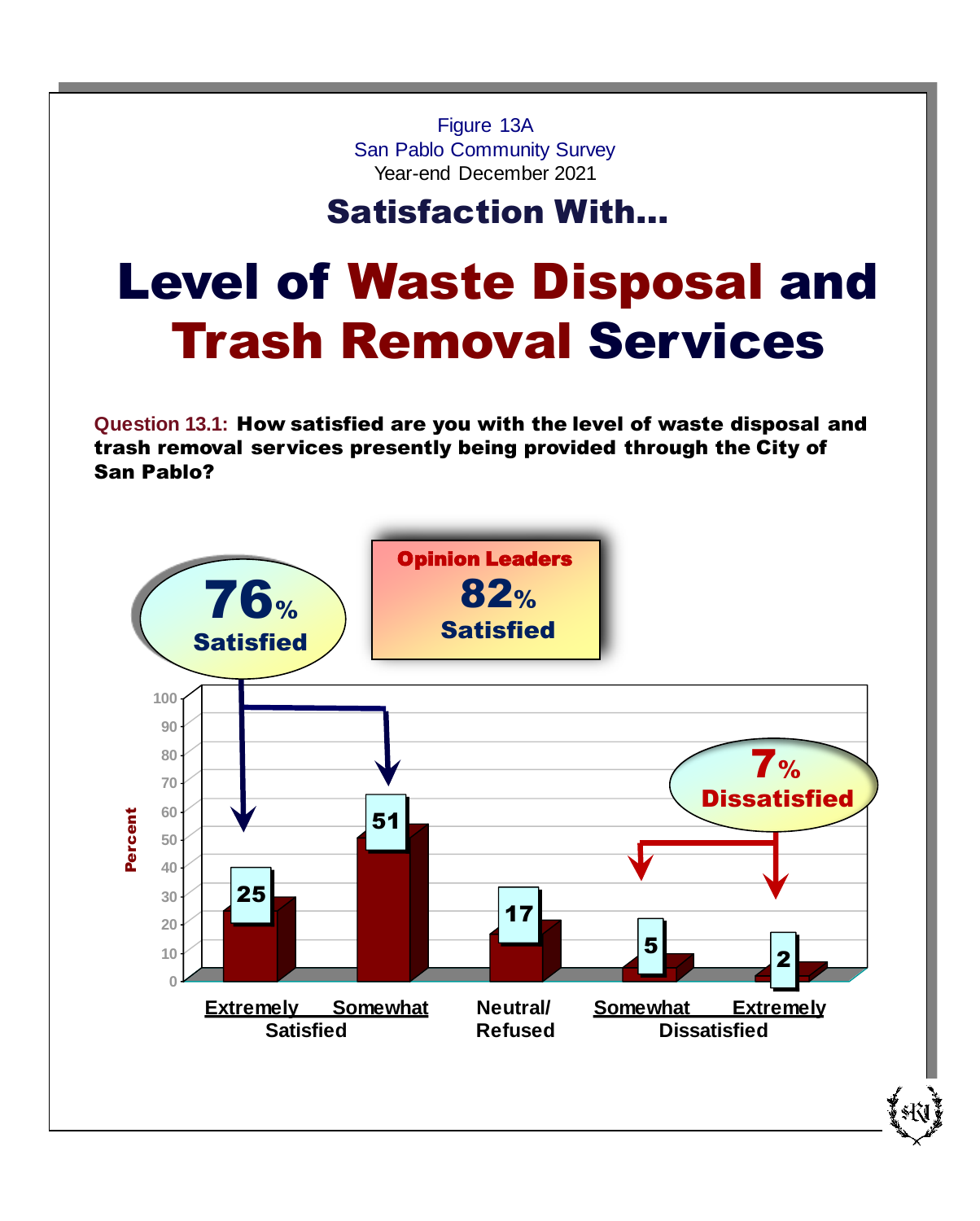Figure 13B San Pablo Community Survey Year-end December 2021

### AWARE of Specific Waste Disposal and Trash Removal Services

**Question 13.2:** I will list several waste disposal and trash removal services that are presently being provided to San Pablo residents; after I read each one, please tell me whether or not you were AWARE of this service prior to today's interview?

| <b>Aware</b> |
|--------------|
| 69%          |
| 64%          |
| 55%          |
| 50%          |
| 47%          |
| 35%          |
|              |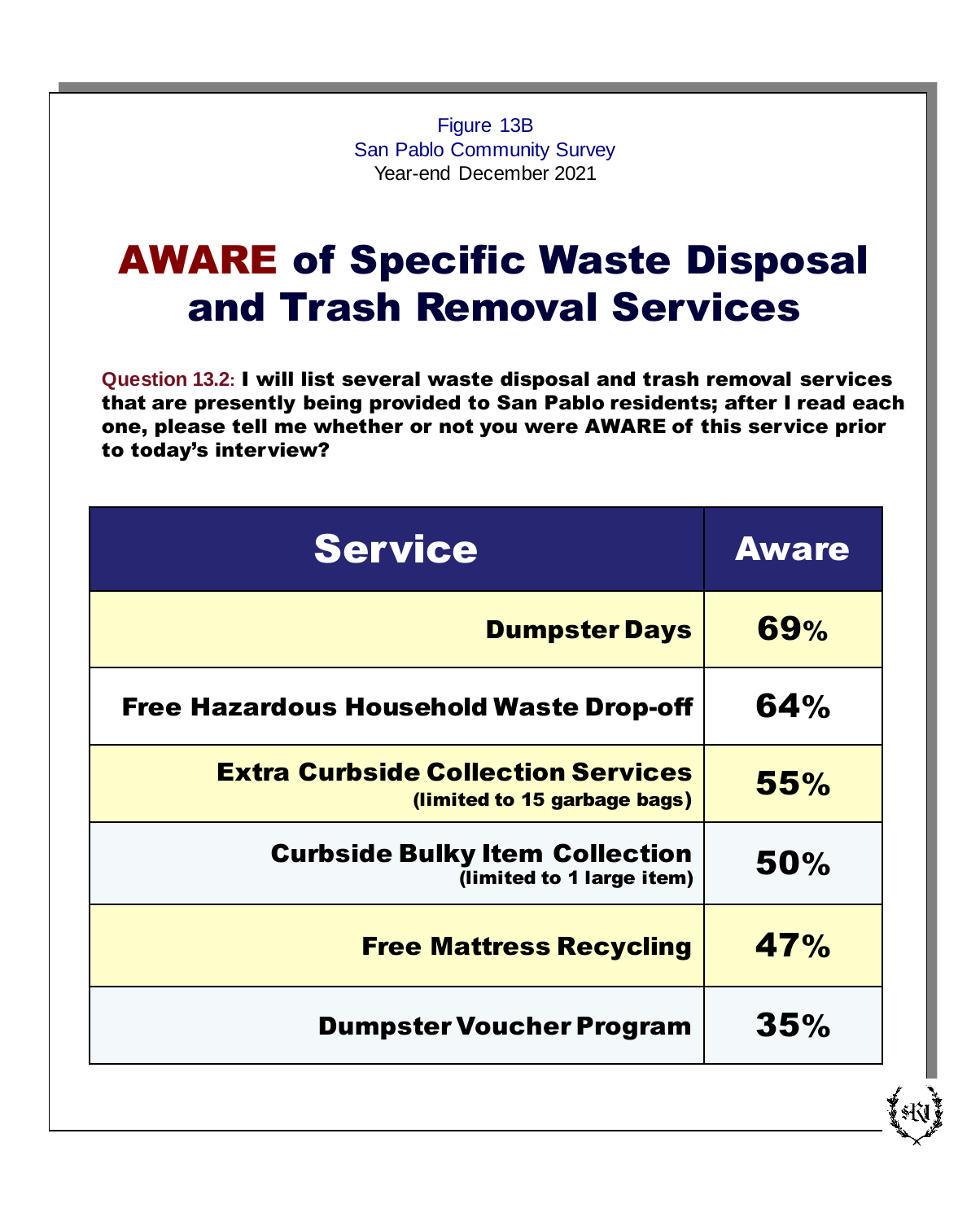Figure 13C San Pablo Community Survey Year-end December 2021

## How Essential

are these Waste Disposal and Trash Removal Services?

**Question 13.3:** I will read the list of waste disposal and trash removal services one more time. After I read each one, please tell me if, in your opinion, this service is essential; useful, but NOT essential; or not useful at all, thus, could be eliminated.

| <b>Service</b>                                             | <b>Essential</b> | Useful,<br>not Essential | <b>Could be</b><br><b>Eliminated</b> |
|------------------------------------------------------------|------------------|--------------------------|--------------------------------------|
| <b>Free Mattress</b>                                       | 2%               | 10%                      | 40%                                  |
| <b>Recycling</b>                                           | 6%               | 37%                      | 24%                                  |
| <b>Curbside Bulky</b>                                      | 2%               | 7%                       | 41%                                  |
| <b>Item Collection</b><br>(limited to 1 large item)        | 6%               | 6%                       | <b>36%</b>                           |
|                                                            | $0\%$            | 7%                       | 35%                                  |
| <b>Dumpster Days</b>                                       | 6%               | 6%                       | 67%                                  |
| <b>Extra Curbside</b>                                      | 2%               | 2%                       | <b>28%</b>                           |
| <b>Collection Services</b><br>(limited to 15 garbage bags) | 6%               | 12%                      | 61%                                  |
|                                                            |                  |                          |                                      |
| <b>Free Hazardous</b><br><b>Household Waste</b>            | 2%               | $0\%$                    | <b>26%</b>                           |
| <b>Drop-off</b>                                            | 6%               | $0\%$                    | 70%                                  |
|                                                            |                  |                          | śК                                   |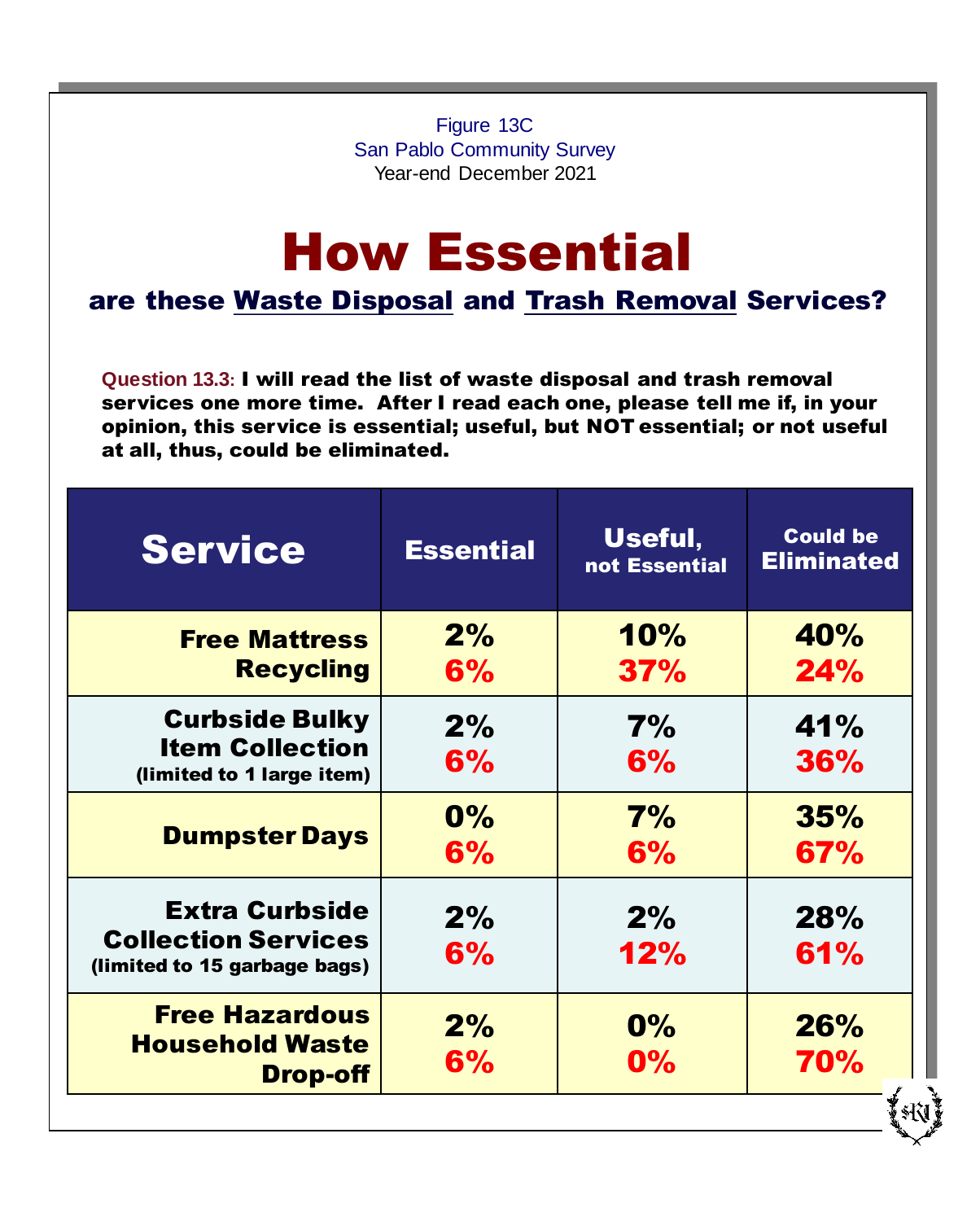Figure 13D San Pablo Community Survey Year-end December 2021

## Would You Like to Receive More Information about Waste-Reduction Programs?

**Question 13.4** Would you like to receive information about the wastereduction programs that are presently being provided through the City?

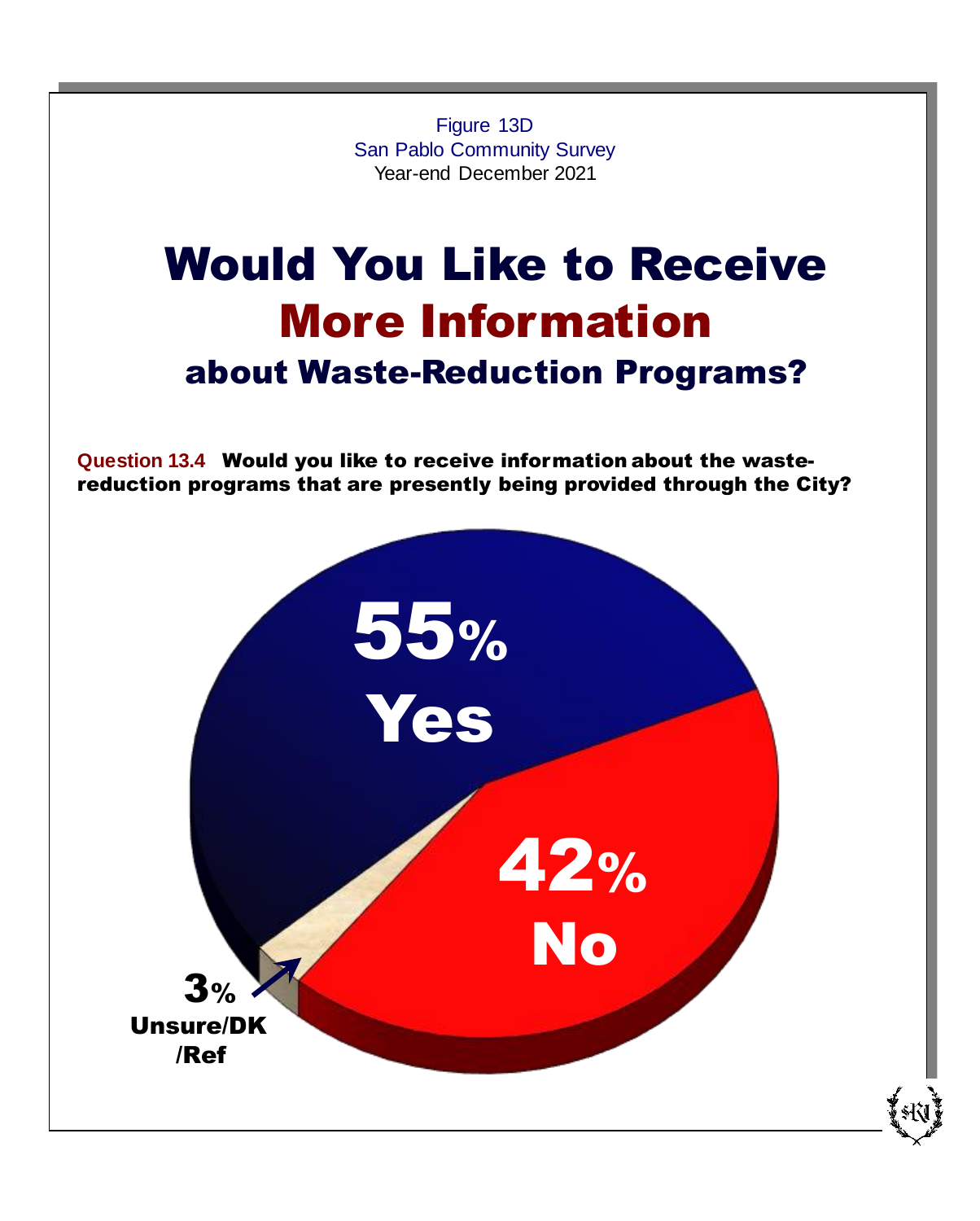Figure 14A San Pablo Community Survey Year-end December 2021

### Would You Be Willing to… Pay Higher Rates for Additional Citywide Litter Removal Services and to Address Illegal Dumping?

**Question 14.0** Would you be willing to pay slightly higher garbage rates in order to make it possible for the City to provide additional Citywide litter removal services and address illegal dumping throughout San Pablo?

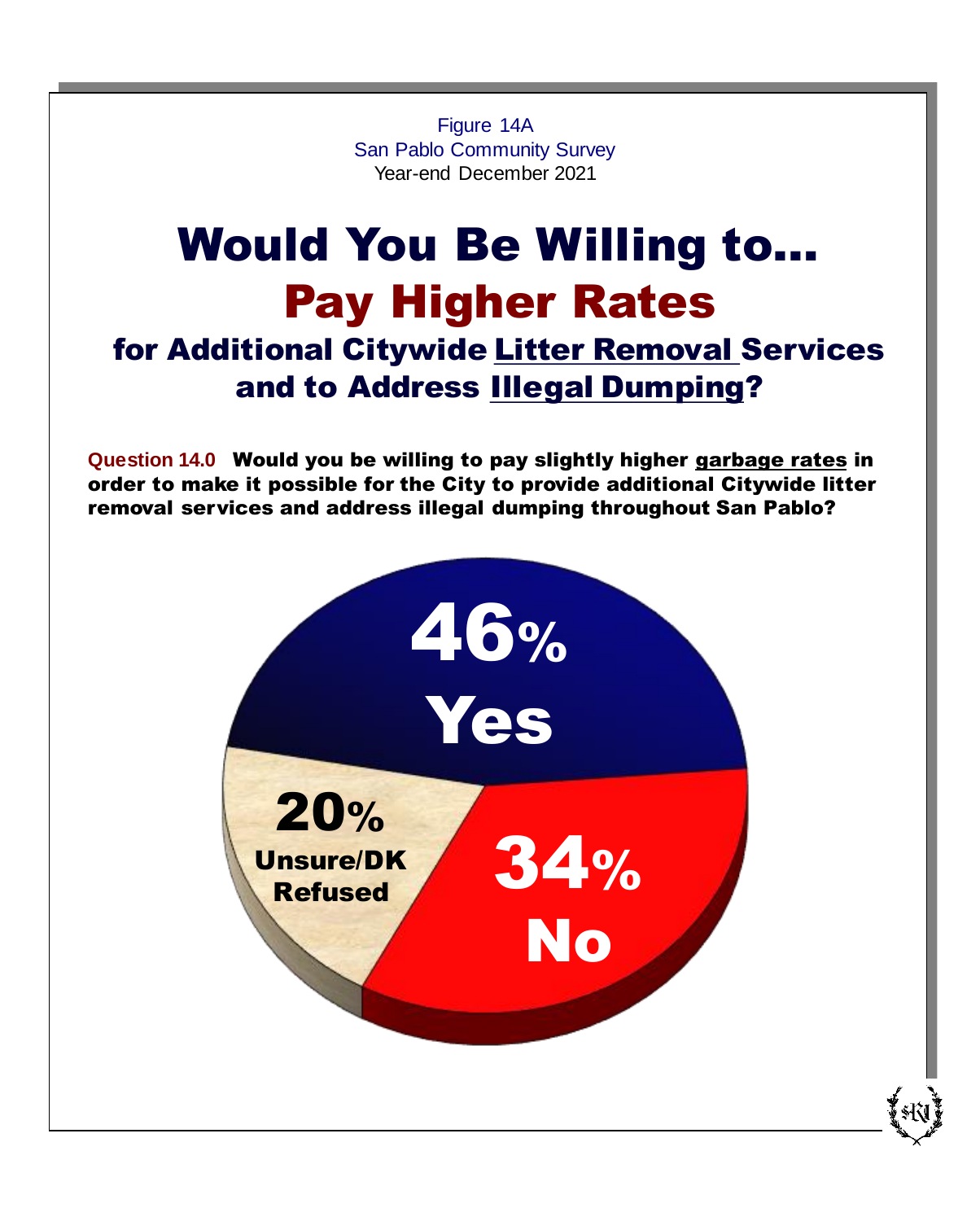How Much More for Additional Clean-up Services? **Question 14.1** To make it possible for the City to provide additional clean-up services, would you be willing to pay an additional… Figure 14B San Pablo Community Survey Year-end December 2021 \$10/year \$20/year \$30/year More than \$30/year **27 39 9 5** 0 20 40 60 **Percent** Over Half 53% \$20/yr Increase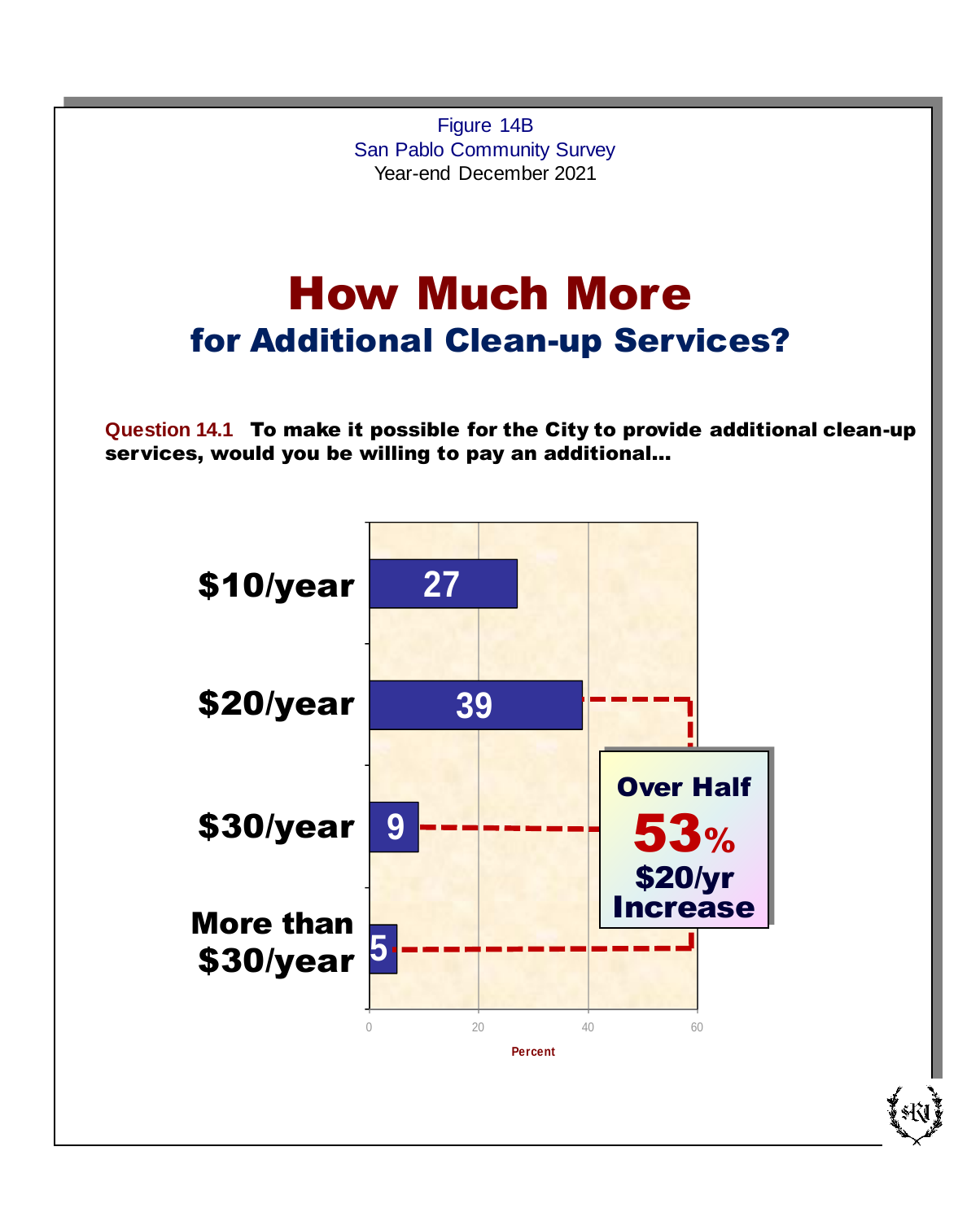Figure 15 San Pablo Community Survey Year-end December 2021

### Support for…

# Rank-order for

### Three Funding Mechanisms

**Question 15.0:** When considering asking San Pablo residents to support any funding mechanism intended to enhance the quality of life for all local residents, difficult choices must be made by City officials. Three new funding measures are presently under consideration. Please tell me your priority (1<sup>st</sup>, 2<sup>nd</sup>, 3<sup>rd</sup>) for these mechanisms

**Authorize a funding mechanism to develop** Youth-oriented College Preparatory, Workforce Development & Scholarship Program

**Support modest increase in City's sales tax to build infrastructure for** Municipal Broadband

**Pay slightly** higher garbage rates **to provide additional trash removal services**

### Top + Second Priority

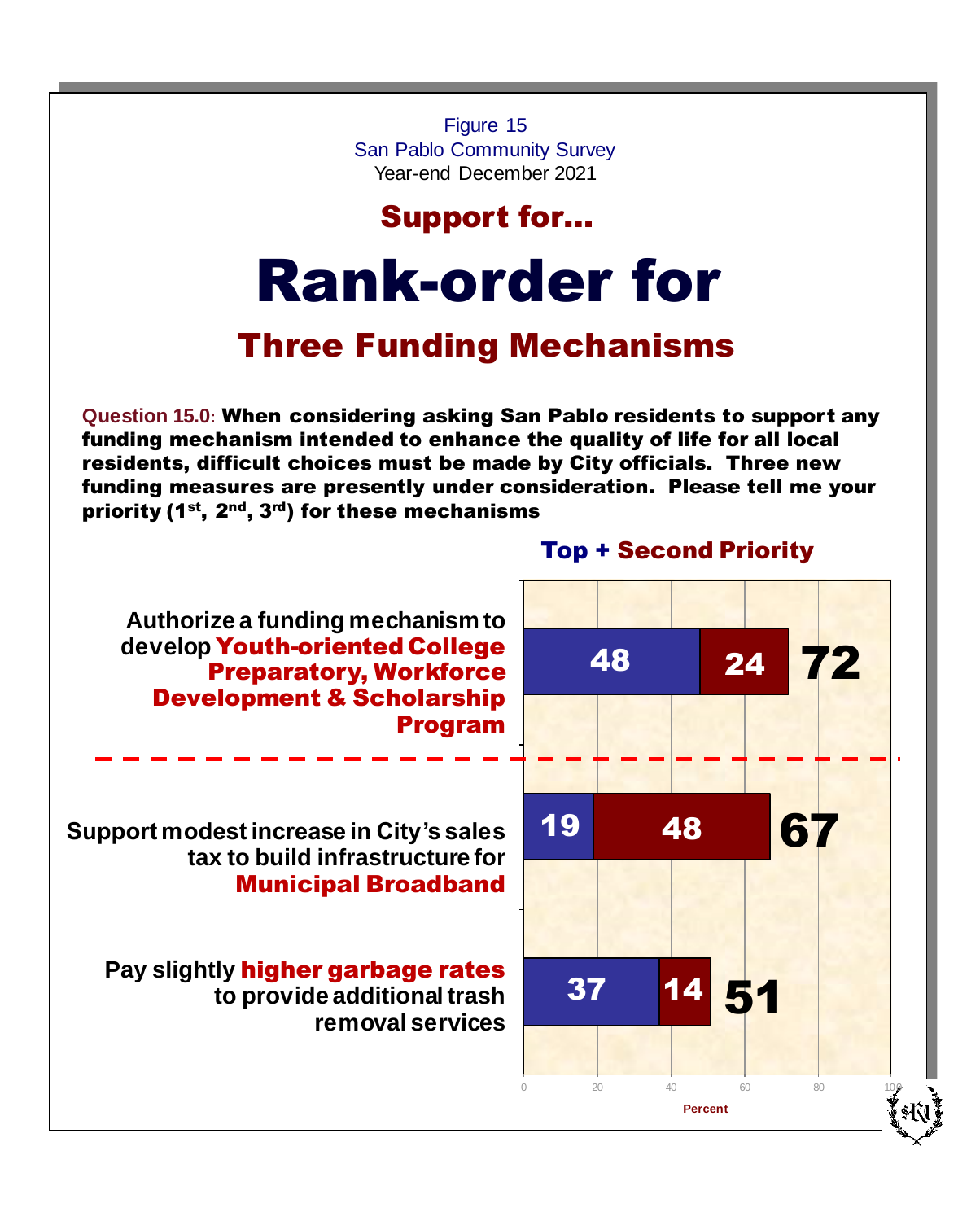Figure 16A San Pablo Comm6nity Survey Year-end December 2021

### **Demographic** of Survey Respondents **Demographics** of Survey Respondents

#### $\frac{1}{2}$   $\frac{1}{2}$   $\frac{1}{2}$   $\frac{1}{2}$   $\frac{1}{2}$   $\frac{1}{2}$   $\frac{1}{2}$   $\frac{1}{2}$   $\frac{1}{2}$   $\frac{1}{2}$   $\frac{1}{2}$   $\frac{1}{2}$   $\frac{1}{2}$   $\frac{1}{2}$   $\frac{1}{2}$   $\frac{1}{2}$   $\frac{1}{2}$   $\frac{1}{2}$   $\frac{1}{2}$   $\frac{1}{2}$   $\frac{1}{2}$   $\frac{1}{2}$  Length of Residency

| 0 to 5 years   | 19% |
|----------------|-----|
| 6 to 10        | 21% |
| 11 to 25       | 30% |
| Over 25 years  | 28% |
| <b>Refused</b> | 2%  |

#### Household Income Household Income

| <b>Under \$25,000</b> | 13%       |
|-----------------------|-----------|
| \$25,001 to \$50,000  | 16%       |
| \$50,001 to \$75,000  | 20%       |
| \$75,001 to \$100,000 | 9%        |
| <b>Over \$100,000</b> | <b>7%</b> |
| <b>Refused</b>        | 35%       |

#### $\frac{1}{\sqrt{1-\frac{1}{\sqrt{1-\frac{1}{\sqrt{1-\frac{1}{\sqrt{1-\frac{1}{\sqrt{1-\frac{1}{\sqrt{1-\frac{1}{\sqrt{1-\frac{1}{\sqrt{1-\frac{1}{\sqrt{1-\frac{1}{\sqrt{1-\frac{1}{\sqrt{1-\frac{1}{\sqrt{1-\frac{1}{\sqrt{1-\frac{1}{\sqrt{1-\frac{1}{\sqrt{1-\frac{1}{\sqrt{1-\frac{1}{\sqrt{1-\frac{1}{\sqrt{1-\frac{1}{\sqrt{1-\frac{1}{\sqrt{1-\frac{1}{\sqrt{1-\frac{1}{\sqrt{1-\frac{1}{\sqrt{1-\frac{1}{\sqrt{1-\frac{1$ Home Ownership

| Own            | 56% |
|----------------|-----|
| Rent           | 17% |
| <b>Refused</b> | 27% |

| <b>Ethnicity</b>                   |     |
|------------------------------------|-----|
| Caucasian                          | 21% |
| <b>Hispanic/Latino</b>             | 25% |
| <b>African American/Black</b>      | 15% |
| Native American/Alaskan            | 17% |
| <b>Native Hawaiian &amp; other</b> |     |
| <b>Pacific Islander</b>            | 1%  |
| Asian                              | 12% |
| <b>Other</b>                       | 1%  |
| <b>Refused</b>                     | 8%  |

| 12% |
|-----|
| 20% |
| 19% |
| 24% |
| 17% |
| 8%  |
|     |

 $\overline{\phantom{a}}$ 

| <i><b>Ideology</b></i> |     |
|------------------------|-----|
| Liberal                | 30% |
| <b>Progressive</b>     | 23% |
| <b>Moderate</b>        | 22% |
| <b>Conservative</b>    | 13% |
| <b>Refused</b>         | 12% |

#### <u>Education in the control of the control of the control of the control of the control of the control of the con</u> Less than High School 2 and 10 and 10 and 10 and 10 and 10 and 10 and 10 and 10 and 10 and 10 and 10 and 10 and 10 and 10 and 10 and 10 and 10 and 10 and 10 and 10 and 10 and 10 and 10 and 10 and 10 and 10 and 10 and 10 an Education

|                  | 27%                     | <b>Less than High School</b>    | 6%  |
|------------------|-------------------------|---------------------------------|-----|
|                  |                         | <b>High School/Trade School</b> | 15% |
|                  |                         | <b>Some College</b>             | 28% |
| <b>Ethnicity</b> | <b>College Graduate</b> | 37%                             |     |
|                  |                         | <b>Graduate/Prof. School</b>    | 10% |
|                  | 21%                     | <b>Refused</b>                  | 4%  |
|                  |                         |                                 |     |

|               | <b>Gender</b> |
|---------------|---------------|
| Male          | <b>47%</b>    |
| <b>Female</b> | <b>53%</b>    |